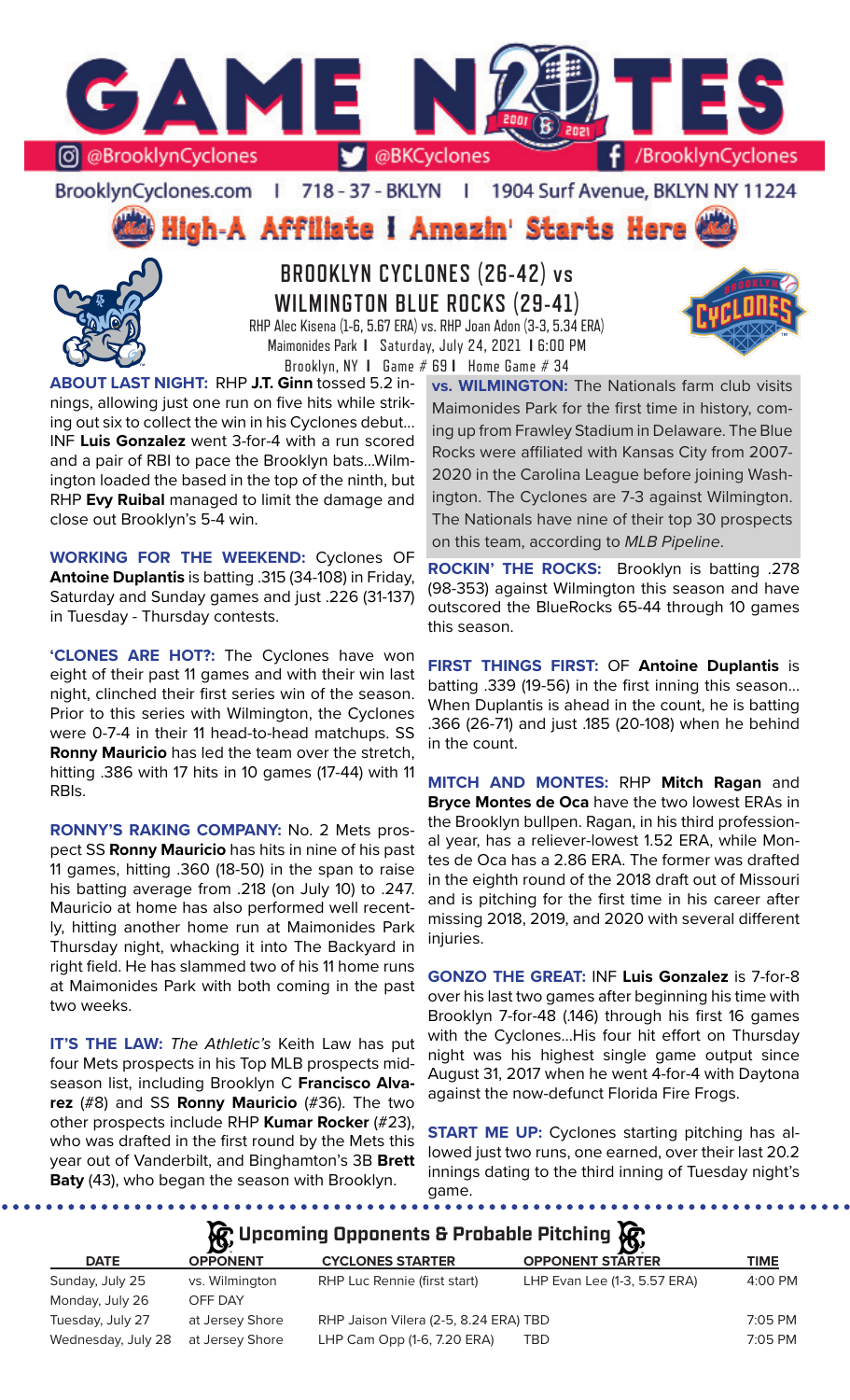## **JULY 23 VS JERSEY SHORE STARTING PITCHER PAGE 2**

| # 36        | ALEC KISENA                                            |                                                            | RHP |
|-------------|--------------------------------------------------------|------------------------------------------------------------|-----|
| Height: 6-5 |                                                        | Weight: 275                                                |     |
|             | Date of Birth: October 12, 1995                        | Age: 25                                                    |     |
|             | Hometown: Seattle, Washington                          |                                                            |     |
|             |                                                        | How Obtained: Signed as a minor league free agent, 2/25/19 |     |
|             | Drafted: 16th round pick of the Detroit Tigers in 2015 |                                                            |     |
|             | <b>College: Edmonds Community College (Washington)</b> |                                                            |     |

**LAST TIME OUT:** Kisena allowed four runs on four hits, lasting just four innings for the second consecutive time.

**VS THE ROCKS:** Kisena lasted just 3 1/3 innings at Wilmington on June 17, giving up a career-high nine hits on a career-high six runs.

**GREET THE METS:** New York signed Kisena to a minor league deal in February 2019 after Kisena pitched for the Gateway Grizzlies in 2017 and 2018 in the Frontier League (independent)...Joined Low-A Columbia in late April.

**GATEWAY TO THE...EAST:** Combined to strike out 167 batters in 168.1 innings over 31 starts for the Grizzlies between 2017-18...Fanned 108 in 100.1 innings during his second season, putting together 9.7 strikeouts per nine.

**INJURY HISTORY:** Suffered a torn ACL during his time with the Detroit Tigers...Released by the organization during extended spring training in 2016.

**ORIGINS:** Drafted by the Tigers out of Edmonds Community College in 2015, pitching one season in the system with the GCL Tigers...Struck out 44 in 40 innings, posting a 2.25 ERA.

**SEATTLE START:** Grew up watching the Seattle Mariners with Randy Johnson and Edgar Martinez.

|             | 2021 GAME-BY-GAME                                    |              |     |                                                |                   |                |                                         |   |                             |            |
|-------------|------------------------------------------------------|--------------|-----|------------------------------------------------|-------------------|----------------|-----------------------------------------|---|-----------------------------|------------|
|             |                                                      |              |     | <b>Brooklyn Cyclones</b>                       |                   |                |                                         |   |                             |            |
| <b>DATE</b> | <b>OPP</b>                                           | <b>DEC</b>   | IP  | н                                              | R                 | ER             | <b>BB</b>                               | K | <b>HR</b>                   | <b>AVG</b> |
| 7/18        | <b>JS</b>                                            | L            | 4.0 | 4                                              | 4                 | 4              | $\overline{2}$                          | 5 | 1                           | .237       |
| 7/11        | @HV                                                  |              | 4.0 | 1                                              | 1                 | 1              | 5                                       | 5 | 0                           | .236       |
| 7/4         | @ ABD                                                | L            | 4.2 | 5                                              | 6                 | 6              | 3                                       | 8 | 1                           | .250       |
| 6/29        | @ ABD                                                | L            | 3.0 | 6                                              | 5                 | 4              | $\overline{2}$                          | 3 | 0                           | .248       |
| 6/23        | <b>JS</b>                                            |              | 5.1 | 4                                              | 0                 | O              | $\overline{2}$                          | 6 | 0                           | .227       |
| 6/17        | @ WIL                                                | $\mathbf{L}$ | 3.1 | 9                                              | 6                 | 6              | 1                                       | 4 | 1                           | .231       |
| 6/12        | HV                                                   |              | 5.0 | 3                                              | 2                 | 2              | 2                                       | 8 | 0                           | 167        |
| 6/5         | $@$ JS                                               |              | 5.0 | 0                                              | 0                 | O              | 1                                       | 5 | 0                           | .164       |
| 5/29        | <b>ABD</b>                                           | L            | 2.1 | 3                                              | 2                 | 2              | 2                                       | 6 | 0                           | .220       |
| 5/14        | @GVL                                                 | L            | 4.1 | $\overline{2}$                                 | $\overline{2}$    | $\overline{2}$ | 4                                       | 3 | 1                           | .194       |
| 5/8         | @ASH                                                 | W            | 5.0 | 4                                              | $\overline{2}$    | $\overline{2}$ | $\overline{2}$                          | 8 | 1                           | .222       |
|             | K%                                                   |              |     |                                                | BB%               |                |                                         |   | HR/9                        |            |
|             | 30.2%                                                |              |     |                                                | 12.9              |                |                                         |   | 0.98                        |            |
|             | <b>BABIP</b>                                         |              |     |                                                | GB%               |                |                                         |   | <b>FIP</b>                  |            |
|             | .333                                                 |              |     |                                                | 36.0%             |                |                                         |   | 4.28                        |            |
|             |                                                      |              |     |                                                |                   |                | <b>KISENA'S SEASON AND CAREER HIGHS</b> |   |                             |            |
|             | 2021 Season                                          |              |     |                                                |                   |                |                                         |   | Career                      |            |
|             | 8 (3x, 7/4 at Aberdeen)                              |              |     |                                                | <b>Strikeouts</b> |                |                                         |   | 10 (7/11/15 vs. GCL Braves) |            |
|             | None                                                 |              |     | <b>Double Digit K Games</b>                    |                   |                |                                         |   | 1 (7/11/15 vs. GCL Braves)  |            |
|             | 9 (6/17 at Wilmington)                               |              |     | <b>High Hits, Game</b>                         |                   |                |                                         |   | 9 (6/17/21 at Wilmington)   |            |
|             | 1 (2x, 6/17 at Wilmington)<br>6 (6/17 at Wilmington) |              |     | <b>High HR, Game</b><br><b>High Runs, Game</b> |                   |                | 1 (6x, 6/17/21 at Wilmington)           |   | 6 (6/17 at Wilmington)      |            |
|             | 5 (7/11 at Hudson Valley)                            |              |     | High Walks, Game                               |                   |                | 5 (7/11/21 at Hudson Valley)            |   |                             |            |
|             |                                                      |              |     |                                                |                   |                |                                         |   |                             |            |

5 (7/11 at Hudson Valley) **High Walks, Game** 5 (7/11/21 at Hudson Valley) 5 (2x, 6/5 at Jersey Shore) **Innings Pitched, Game** 6.2 (8/27/19) None **Complete Games** None None **Shutouts** None

|                 |    | <b>CATCHER ERA</b>                                    |            |     |         |  |
|-----------------|----|-------------------------------------------------------|------------|-----|---------|--|
|                 |    |                                                       |            |     |         |  |
| <b>NAME</b>     | G  | ER                                                    | <b>INN</b> |     | ERA     |  |
| Alvarez         | 23 | 112                                                   | 165        |     | 6.11    |  |
| Gaddis          | 1  | 2                                                     | 9          |     | 2.00    |  |
| Mena            | 12 | 41                                                    | 100        |     | 3.69    |  |
| Senger          | 9  | 44                                                    | 81         |     | 4.89    |  |
| Uriarte         | 21 | 82                                                    | 159.1      |     | 4.63    |  |
|                 |    |                                                       |            |     |         |  |
|                 |    | <b>CYCLONES STARTING PITCHER BREAKDOWN</b>            |            |     |         |  |
| <b>STARTER</b>  |    | <b>GS Quality StartsRun SupportRS/Start BC Record</b> |            |     |         |  |
| Butto, Jose     | 10 | 1                                                     | 41         | 4.1 | $4-6$   |  |
| Ginn, J.T.      | 1  | 0                                                     | 5          | 5.0 | $1-0$   |  |
| Grey, Connor    | 4  | 1                                                     | 21         | 5.2 | $3-1$   |  |
| Griffin, David  | 1  | 0                                                     | 8          | 8.0 | $O-1$   |  |
| Kisena, Alec    | 11 | 0                                                     | 49         | 4.5 | $3 - 8$ |  |
| Lasko, Justin   | 9  | 6                                                     | 38         | 4.2 | $3-6$   |  |
| Opp, Cam        | 9  | 1                                                     | 29         | 3.2 | $3-6$   |  |
| Parsons, Hunter | 1  | 0                                                     | 5          | 5.0 | $1 - 0$ |  |
| Rojas, Oscar    | 4  | 0                                                     | 21         | 5.3 | $1 - 3$ |  |
| Vilera, Jaison  | 12 | 0                                                     | 50         | 4.2 | $3-9$   |  |
| Walker, Josh    | 4  | 1                                                     | 27         | 6.8 | $3-1$   |  |

|                  |                                         |     |      |  |  |  |                  | Walker, Josh                                         |                                              |     |                                   |  |     | 6.8        | $3-1$          |
|------------------|-----------------------------------------|-----|------|--|--|--|------------------|------------------------------------------------------|----------------------------------------------|-----|-----------------------------------|--|-----|------------|----------------|
|                  |                                         |     |      |  |  |  |                  | <b>BROOKLYN CYCLONES PITCHING BREAKDOWN</b>          |                                              |     |                                   |  |     |            |                |
|                  | W-L                                     | ERA | IPHR |  |  |  | ER BB K HR AVG I |                                                      | W-L                                          | ERA | IPHR                              |  |     |            | ER BB K HR AVG |
| <b>STARTERS</b>  | 13-28 5.20 311.2 299 201 180 107 314 50 |     |      |  |  |  | .249             | <b>I</b> HOME                                        | 15-18 3.84                                   |     | 291.0 229 142 124 128 300 22 .216 |  |     |            |                |
| <b>RELIEVERS</b> |                                         |     |      |  |  |  |                  | 13-14 3.95 262.1 217 142 115 154 284 15 .224 ROAD    | 11-24 5.44 283.0 287 201                     |     |                                   |  | 171 | 133 298 43 | .258           |
| <b>TOTAL</b>     |                                         |     |      |  |  |  |                  | 26-42 4.55 574.0 516 343 290 261 598 65 .238   TOTAL | 26-42 4.55 574.0 516 343 290 261 598 65 .238 |     |                                   |  |     |            |                |

### **BULLPEN NOTES**

-RHP Mitch Ragan leads active relievers with a 3.56 FIP

-RHP Bryce Montes de Oca owns the lowest BABIP on the team (.213)

-RHP Willy Taveras has fanned 33% of batters to lead the squad and his 8.3% walk rate is best in the bullpen

**SUNDAY'S STARTER - RHP LUC RENNIE (FIRST START)**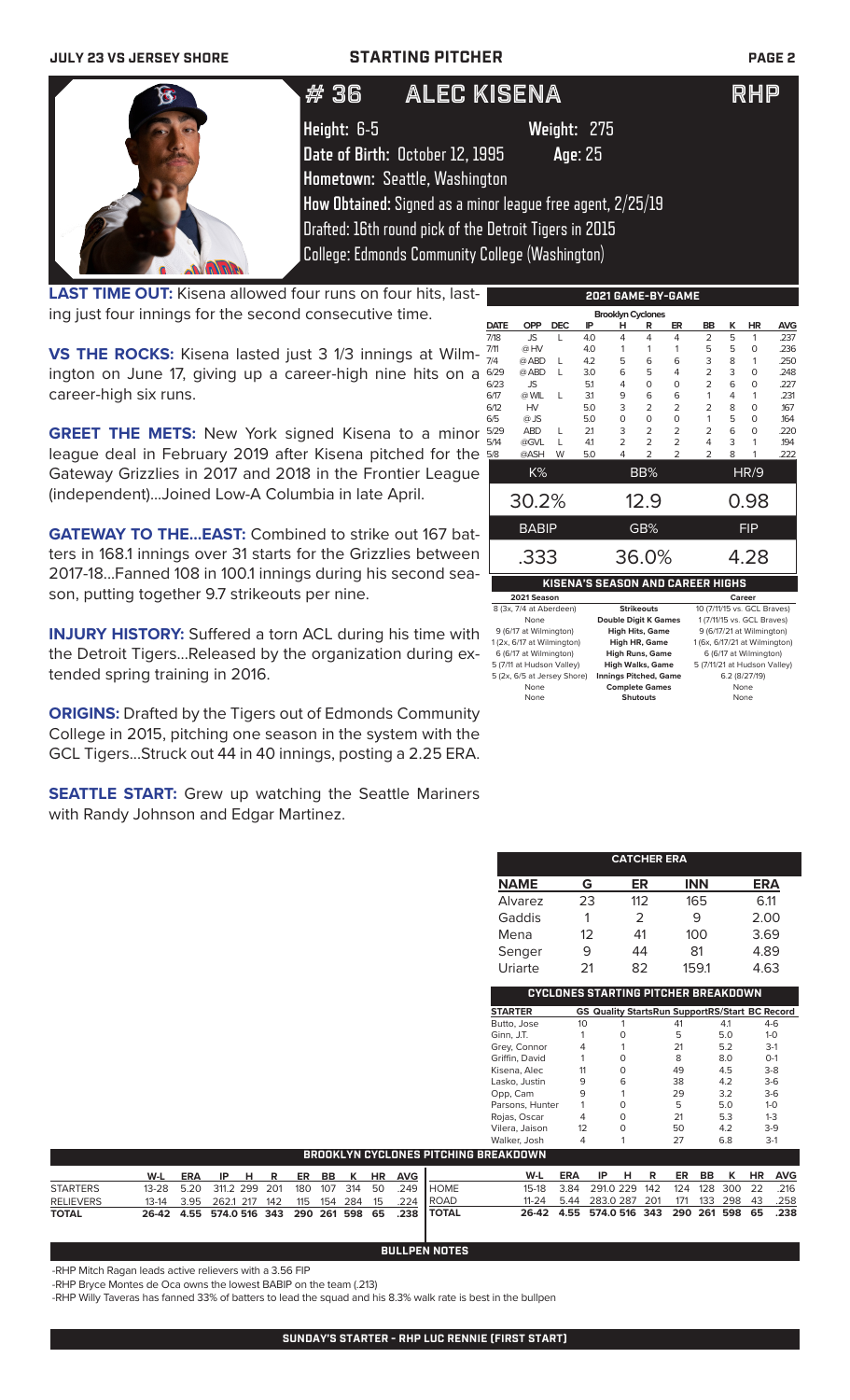| JULY 24 VS WILMINGTON                                                                                                                                            |                                                                          | <b>BATTING PAGES</b>                                                                                                                                                                                                                                                                                | <b>PAGE 3</b>                                                                                                                                              |
|------------------------------------------------------------------------------------------------------------------------------------------------------------------|--------------------------------------------------------------------------|-----------------------------------------------------------------------------------------------------------------------------------------------------------------------------------------------------------------------------------------------------------------------------------------------------|------------------------------------------------------------------------------------------------------------------------------------------------------------|
| #30 FRANCISCO ALVAREZ - C                                                                                                                                        |                                                                          |                                                                                                                                                                                                                                                                                                     | .220, 9 HR, 26 RBI, .409 w0BA, wRC+ 148                                                                                                                    |
| Last Game: DNP<br>RISP: 10-42 (.238)<br><b>Streak:</b> 4 G (4-17)                                                                                                | Home: 12-72 (.166)<br><b>Road: 19-69 (.275)</b><br>vs. WIL: 11-35 (.314) | Last HR: 7/21 vs. Wilmington<br>Multi-Hit Games: 6 (6/30 at Aberdeen G1)<br>Multi-RBI Games: 7 (7/21 vs. Wilmington)                                                                                                                                                                                | Season High, Hits: 3 (6/6 at JS)<br>Season High, Runs: 3 (3x, 7/6 at HV)<br>Season High, RBI: 4 (6/6 at JS)<br><b>Season High, SB:</b> 1 (2x 7/22 vs. WIL) |
| No. 38 prospect in the game according to MLB Pipeline                                                                                                            |                                                                          | Fiters his fourth year in the Mets organizationCalled up from Low-A St. Lucie on Monday, May 2419 years old, turning 20 on November 19<br>• Ranks as the No. 1 prospect in the Mets system according to both MLB Pipeline and Baseball AmericaRanked as No. 4 catching prospect in baseball and the |                                                                                                                                                            |
| • Non-roster invitee to Mets Spring Training Signed with NYM as NDFA on July 2, 2018                                                                             |                                                                          | • Hit .417 (20-48) with five doubles, two home runs, and 12 RBIs in 15 games with St. LucieStruck out seven times and walked 15went 2-for-4 in stolen bases                                                                                                                                         |                                                                                                                                                            |
| ZACH ASHFORD - OF<br>#9                                                                                                                                          |                                                                          |                                                                                                                                                                                                                                                                                                     | .221, 1 HR, 10 RBI, .328 w0BA, wRC+ 97                                                                                                                     |
| Last Game: $2-4. R$                                                                                                                                              | Home: 13-56 (.232)                                                       | Last HR: 5/23 vs. Hudson Valley                                                                                                                                                                                                                                                                     | Season High, Hits: 2 (4x, 7/23 vs. WIL)                                                                                                                    |
| <b>RISP: 9-29 (.310)</b><br><b>Streak: 2 G (4-8)</b>                                                                                                             | <b>Road: 10-48 (.205)</b><br>vs. WIL: 4-11                               | Multi-Hit Games: 4 (7/23 vs. Wilmington)<br>Multi-RBI Games: 2 (6/30 at Aberdeen G2)                                                                                                                                                                                                                | Season High, Runs: 2 (6/6 at JS)<br><b>Season High, RBI:</b> 2 (2x, 6/30 at ABD G2)<br><b>Season High, SB: 1 (3x, 7/7 at HV)</b>                           |
|                                                                                                                                                                  |                                                                          | Enters his third year in the Mets organizationCalled up from Low-A St. Lucie on Saturday, May 22                                                                                                                                                                                                    |                                                                                                                                                            |
|                                                                                                                                                                  |                                                                          | • Hit .340 (17-50) in 14 games with the St. Lucie Mets in 2021, collecting three doubles and six walks with a stolen base<br>• Spent his first few games as a pro with Brooklyn in 2019, hitting 136 in 16 games before being sent to the GCL Mets (37 G, .295/2/23/.413)                           |                                                                                                                                                            |
| • Drafted by the Mets out of Fresno State in the 6th round of the 2019 MLB Draft                                                                                 |                                                                          |                                                                                                                                                                                                                                                                                                     |                                                                                                                                                            |
|                                                                                                                                                                  |                                                                          |                                                                                                                                                                                                                                                                                                     |                                                                                                                                                            |
| #11<br><b>CODY BOHANEK - INF</b>                                                                                                                                 |                                                                          |                                                                                                                                                                                                                                                                                                     | .199, 4 HR, 15 RBI, .318 wOBA, wRC+ 97                                                                                                                     |
| Last Game: 0-3, BB, SB, 3 K                                                                                                                                      | Home: 12-59 (.203)                                                       | Last HR: 7/22 vs. Wilmington                                                                                                                                                                                                                                                                        | Season High, Hits: 3 (5/5 at Asheville)                                                                                                                    |
| RISP: 3-31 (.097)<br>Streak:                                                                                                                                     | <b>Road: 13-74 (.176)</b><br>vs. WIL: 7-40 (.175)                        | Multi-Hit Games: 4 (6/27 vs. Jersey Shore)<br>Multi-RBI Games: 3 (7/15 vs. Jersey Shore)                                                                                                                                                                                                            | Season High, Runs: 2 (2x, 6/15 at Wil)<br><b>Seaon High, RBI:</b> 2 (3x, 7/15 vs. JS)<br><b>Season High, SB:</b> 1 (2x, 6/27 vs. JS)                       |
|                                                                                                                                                                  |                                                                          | • Enters his third year in the Mets organization and his fifth as a professionalTraded from Houston to the Mets in January of 2019 along with 3B J.D. Davis in                                                                                                                                      |                                                                                                                                                            |
|                                                                                                                                                                  | exchange for OF Ross Adolph, INF Luis Santana, and C Scott Manea         | • Returns from Triple-A Syracuse 5/12-6/8 and 6/24: 21 G, 179/.338/.268 with three doubles, a triple, and a home run with 11 walks                                                                                                                                                                  |                                                                                                                                                            |
|                                                                                                                                                                  |                                                                          | • Broke camp with Brooklyn: 5 G, .313/.500/.500 with a home run a two RBIs before the call up<br>• Originally drafted by Houston in the 30th round of the 2017 MLB Draft from the University of Illinois-Chicago                                                                                    |                                                                                                                                                            |
| #B<br><b>ANTOINE DUPLANTIS - OF</b>                                                                                                                              |                                                                          |                                                                                                                                                                                                                                                                                                     | .265, 5 HR, 22 RBI, .323 wOBA, wRC+ 100                                                                                                                    |
| <b>Last Game: 1-4, R, K</b>                                                                                                                                      | Home: 23-105 (.219)                                                      | Last HR: 7/22 vs. Wilmington                                                                                                                                                                                                                                                                        | Season High, Hits: 4 (2x, 7/22 vs. WIL)                                                                                                                    |
| <b>RISP:</b> 12-47 (.255)<br><b>Streak:</b> 3 G (7-13)                                                                                                           | <b>Road:</b> 42-136 (.309)<br>vs. WIL: 15-47 (.319)                      | Multi-Hit Games: 18 (7/22 vs. Wilmington)<br>Multi-RBI Games: 4 (7/22 vs. Wilmington)                                                                                                                                                                                                               | Season High, Runs: 4 (5/16 at Greenville)<br><b>Season High, RBI: 3 (2x, 7/22 vs. WIL)</b><br>Season High, SB: 1 (3x, 7/2 at Aberdeen)                     |
|                                                                                                                                                                  |                                                                          | • Enters his third year in the Mets organization Spent his draft year with Brooklyn and scored the game-winning run against Lowell in the 2019 NYPL Championship                                                                                                                                    |                                                                                                                                                            |
| • Recorded eight outfield assists in 47 games to lead Brooklyn in 2019<br>finished a season at LSU hitting lower than .316                                       |                                                                          | • Finished his LSU career with 359 hits, most in school history and second-most in SEC history behind fellow Mets MiLB outfielder Jake Mangum (383 hits)Never                                                                                                                                       |                                                                                                                                                            |
|                                                                                                                                                                  |                                                                          | • Mets 12th round pick, 2019Also drafted in the 19th round by Cleveland in 2018Brother Armond, holds the world record in the pole vault with a height of 6.18m.                                                                                                                                     |                                                                                                                                                            |
| <b>NIC GADDIS - C/3B</b><br>#7                                                                                                                                   |                                                                          |                                                                                                                                                                                                                                                                                                     | .000, 0 HR, 0 RBI, .000 WOBA, WRC+ 0                                                                                                                       |
| Last Game: DNP                                                                                                                                                   | <b>Home: 0-3</b>                                                         | Last HR:                                                                                                                                                                                                                                                                                            | <b>Season High, Hits:</b>                                                                                                                                  |
| <b>RISP: 0-1</b><br>Streak:                                                                                                                                      | Road:<br>vs. WIL: 0-3                                                    | <b>Multi-Hit Games:</b><br><b>Multi-RBI Games:</b>                                                                                                                                                                                                                                                  | <b>Season High, Runs:</b>                                                                                                                                  |
|                                                                                                                                                                  |                                                                          |                                                                                                                                                                                                                                                                                                     | Season High, RBI:<br>Season High, SB:                                                                                                                      |
|                                                                                                                                                                  |                                                                          | • Enters his third year in the Mets organizationReceived from Low-A St. Lucie on Saturday, July 17 when C Juan Uriarte was placed on the temp. inactive list                                                                                                                                        |                                                                                                                                                            |
|                                                                                                                                                                  |                                                                          | . Hit .250 (20-80) with a .421 OBP in 25 games with St. Lucie, hitting three home runs (a career-high) from his two in 2019.                                                                                                                                                                        |                                                                                                                                                            |
| • Hit a combined .192 across 40 games in 2019 with Brooklyn and the GCL Mets                                                                                     |                                                                          | • Returns to Coney Island where he was a member of the 2019 Cyclones for 15 games before being transferred to the GCL Mets.                                                                                                                                                                         |                                                                                                                                                            |
|                                                                                                                                                                  |                                                                          | • Drafted by the Mets in the 16th round of the 2019 MLB Draft out of Jacksonville StateHails from Trenton, GA.                                                                                                                                                                                      |                                                                                                                                                            |
| <b>EDUARDO FERMIN - INF</b><br>#7                                                                                                                                |                                                                          |                                                                                                                                                                                                                                                                                                     | .217, 0 HR, 1 RBI, .348 wOBA, wRC+ 108                                                                                                                     |
| <b>Last Game: 2-4, 2 K</b>                                                                                                                                       | <b>Home: 5-23</b>                                                        | Last HR:                                                                                                                                                                                                                                                                                            | Season High, Hits: 2 (2x 7/23 vs. WIL)                                                                                                                     |
| <b>RISP: 0-1</b><br><b>Streak:</b> 1 G (2-4)                                                                                                                     | Road:<br><b>vs. WIL:</b> 2-6                                             | Multi-Hit Games: 2 (7/23 vs. Wilmington)<br><b>Multi-RBI Games:</b>                                                                                                                                                                                                                                 | <b>Season High, Runs: 1 (3x 7/16 vs. JS)</b><br><b>Season High, RBI:</b> 1 (7/16 vs. JS)<br>Season High, SB:                                               |
|                                                                                                                                                                  |                                                                          | • Enters his eighth year in the Mets organizationsigned as international free agent on July 2, 2014 out of Puerto Ordaz, Venezuela                                                                                                                                                                  |                                                                                                                                                            |
|                                                                                                                                                                  |                                                                          | • Named after Mets legend, and former Brooklyn Cyclones manager Edgardo Alfonzo, and allegedly cried when he first met Fonzie.                                                                                                                                                                      |                                                                                                                                                            |
| • Comes to Brooklyn on 7/13 from Double-A Binghamton (played one game with no ABs)<br>• Played five games with Low-A St. Lucie and four games with the FCL Mets. |                                                                          |                                                                                                                                                                                                                                                                                                     |                                                                                                                                                            |
|                                                                                                                                                                  |                                                                          | • Has played 314 games across all levels except for Triple-APlayed 23 games for the Cyclones in 2017.                                                                                                                                                                                               |                                                                                                                                                            |
| $H$ 20 IOF CENODD - INF                                                                                                                                          |                                                                          |                                                                                                                                                                                                                                                                                                     | 201 ביום, הם היה הכל הם הכ הם ל 101                                                                                                                        |

| 1# 20  JOE GENORD - INF    |                             |                                                   | .201, 7 HR, 20 RBI, .274 wOBA, wRC+ 69                   |
|----------------------------|-----------------------------|---------------------------------------------------|----------------------------------------------------------|
| <b>Last Game: DNP</b>      | <b>Home: 13-78 (.167)</b>   | <b>Last HR:</b> 6/20 at Wilmington                | <b>Season High, Hits:</b> $3$ ( $2x$ , $5/19$ vs. $HV$ ) |
| <b>RISP:</b> $7-45$ (.156) | <b>Road:</b> 23-108 (.213)  | <b>Multi-Hit Games: 7 (7/17 vs. Jersey Shore)</b> | <b>Season High, Runs:</b> $3$ ( $2x$ , $5/19$ vs. $HV$ ) |
| <b>Streak:</b> 1 G (1-5)   | <b>vs. WIL:</b> 7-31 (.226) | <b>Multi-RBI Games:</b> 3 (6/1 at Jersey Shore)   | <b>Season High, RBI:</b> 3 (5/8 at Asheville)            |
|                            |                             |                                                   | <b>Season High, SB:</b> 1 (6/18 at Wilmington)           |

• Enters his third year in the Mets organization...Named to the NYPL All-Star team and won a league title with Brooklyn in 2019

• Led the Cyclones with nine home runs and 44 RBIs...Earned Player of the Week honors with the Cyclones during the week of July 7.

• Two-time All-AAC honoree who led USF in home runs in each of his three seasons

• Mets 9th round pick in 2019 out of South Florida

• Also drafted by the Los Angeles Dodgers in the 19th round of the 2015 draft.

| $#10$ LUIS GONZALEZ - INF           |                          |                                                 | .250, 2 HR, 4 RBI, .295 wOBA, wRC+ 81             |
|-------------------------------------|--------------------------|-------------------------------------------------|---------------------------------------------------|
| <b>Last Game: 3-4, 2 RBI, R, 2B</b> | <b>Home: 9-25 (.360)</b> | <b>Last HR:</b> 7/11 at Hudson Valley           | <b>Season High, Hits: 4 (7/22 vs. Wilmington)</b> |
| $RISP: 3-13$                        | <b>Road:</b> 5-31 (.161) | <b>Multi-Hit Games: 3 (7/23 vs. Wilmington)</b> | <b>Season High, Runs:</b> 3 (2x 7/22 vs. WIL)     |
| <b>Streak:</b> 2 G (7-8)            | <b>vs. WIL:</b> 7-11     | <b>Multi-RBI Games: 1(7/23 vs. Wilmington)</b>  | <b>Season High, RBI:</b> 2 (7/23 vs. WIL)         |
|                                     |                          |                                                 | <b>Season High, SB: 1 (7/22 vs. WIL)</b>          |

• Enters his first season in the Mets organization, signing a minor league deal with New York on May 30, 2021.

• Played three games with Low-A St. Lucie, going 3-12 with a double

• Spent seven seasons in the Cincinnati farm system, reaching as high as Triple-A Louisville in 2019.

• Career .253 hitter in 587 games and 2,151 at-bats with Cincinnati and New York farm systems. • Signed with the Reds in September of 2012.

| $\#$ 22 $\,$ COLE KLESZCZ - OF       |                            |                                     | . .176, 0 HR, 1 RBI, .344 w0BA, wRC+ 100                                                  |
|--------------------------------------|----------------------------|-------------------------------------|-------------------------------------------------------------------------------------------|
| <b>Last Game: DNP</b><br>$RISP: 0-5$ | <b>Home: 3-17</b><br>Road: | Last HR:<br><b>Multi-Hit Games:</b> | <b>Season High, Hits: 1 (3x 7/18 vs. JS)</b><br><b>Season High, Runs: 1 (7/16 vs. JS)</b> |
| Streak:                              | vs. WIL: 0-7               | <b>Multi-RBI Games:</b>             | <b>Season High, RBI:</b> 1 (7/16 vs. JS)<br>Season High, SB:                              |

• Enters his third year in the Mets organization...received from Low-A St. Lucie on July 13 after playing 28 games with the St. Lucie Mets

• Posted a 111 wRC+ and 23% walk rate with Low-A, hitting .167 with a .387 OBP, two home runs, and 15 RBIs.

• Played 44 games in his first professional season with the Kingsport Mets with just a 5% walk rate • Drafted by the Mets in the 33rd round in 2019 from Azusa Pacific University

• Hails from Valencia, CA...attended College of the Canyons (CA), UC Santa Barbara, and then Azusa Pacific University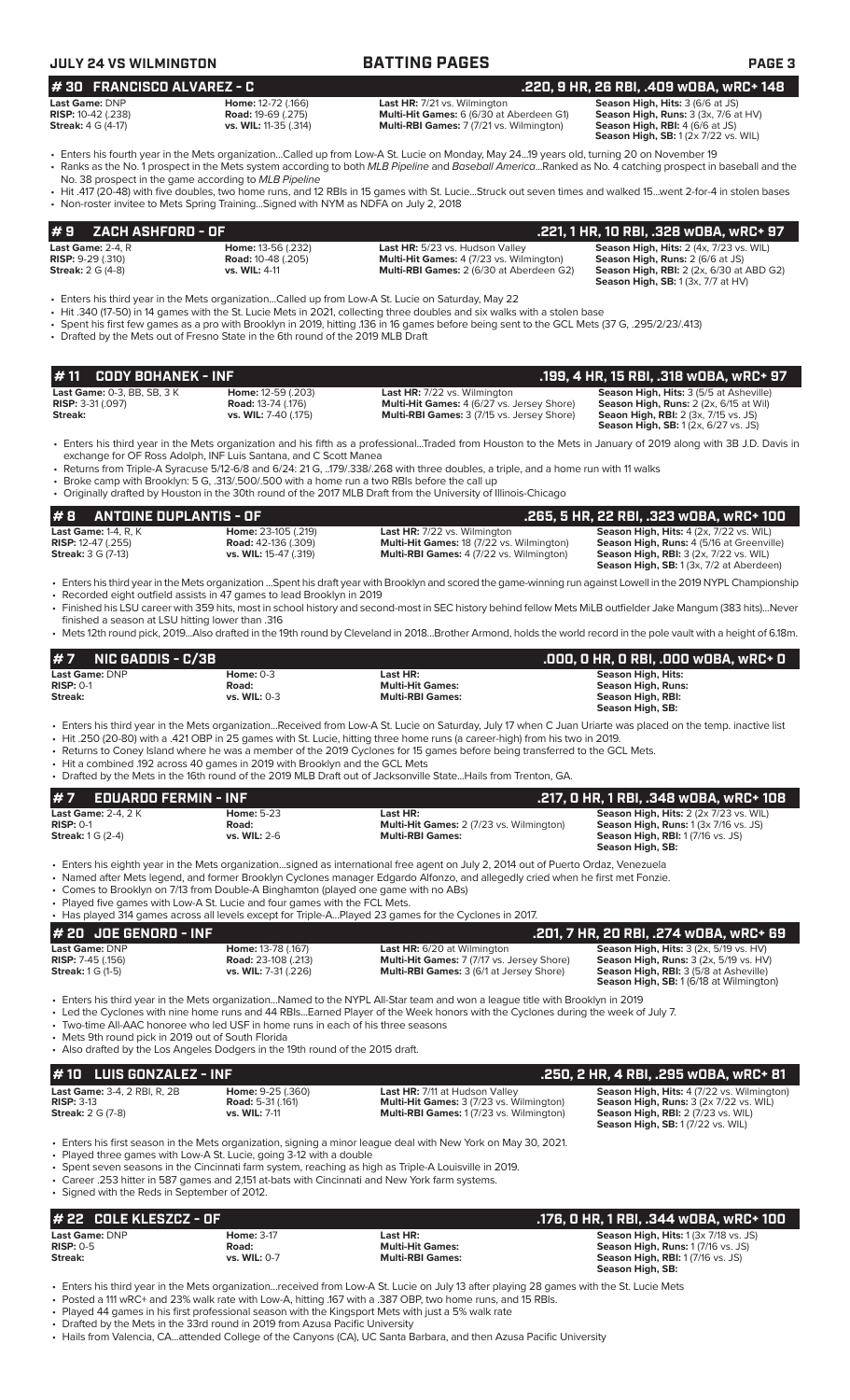# **JULY 24 VS WILMINGTON BATTING PAGES PAGE 4**

| <b>RONNY MAURICIO - INF</b><br>#2                                                   |                                                                                                                                                                           |                                                                                                                                                                                                                                                                                                                                                                                                         | .247, 11 HR, 39 RBI, .316 WOBA, WRC+ 96                                                                                                                                    |
|-------------------------------------------------------------------------------------|---------------------------------------------------------------------------------------------------------------------------------------------------------------------------|---------------------------------------------------------------------------------------------------------------------------------------------------------------------------------------------------------------------------------------------------------------------------------------------------------------------------------------------------------------------------------------------------------|----------------------------------------------------------------------------------------------------------------------------------------------------------------------------|
| Last Game: 0-4<br>RISP: 15-59 (.254)<br>Streak:                                     | Home: 21-105 (.200)<br><b>Road: 39-131 (.298)</b><br>vs. WIL: 16-43 (.372)                                                                                                | Last HR: 7/22 vs. Wilmington<br>Multi-Hit Games: 16 (7/22 vs. Wilmington)<br>Multi-RBI Games: 11 (7/20 vs. Wilmington)                                                                                                                                                                                                                                                                                  | Season High, Hits: 3 (4x, 6/17 at Wilmington)<br>Season High, Runs: 2 (6x, 6/20 at WIL)<br>Season High, RBI: 4 (2x, 5/16 at Greeville)<br>Season High, SB: 2 (6/27 vs. JS) |
| Dominican Winter League                                                             | • Named a South Atlantic League mid-season All-Star with Columbia (A) in 2019                                                                                             | • Enters his fifth year in the Mets organizationRated as the No. 2 prospect in the Mets system and the No. 58 prospect in baseball according to MLB Pipeline<br>• Non-roster invitee to Spring Training for the third consecutive seasonSpent 2020 at the Mets Alternate Site and had one at-bat with the Tigres del Licey in the                                                                       |                                                                                                                                                                            |
| <b>JOSE MENA - C</b><br># 16                                                        |                                                                                                                                                                           | • Won the 2018 GCL Mets Sterling Award, given to the team's most valuable playerSigned with the Mets as a 16-year-old on July 2, 2017.                                                                                                                                                                                                                                                                  | .167, 1 HR, 4 RBI, .220 wOBA, wRC+ 35                                                                                                                                      |
| Last Game: 1-4<br>RISP: 3-18 (.167)<br><b>Streak: 1 G (1-4)</b>                     | <b>Home: 2-26</b><br><b>Road: 6-26</b><br>vs. WIL: 4-9                                                                                                                    | Last HR:<br>Multi-Hit Games: 1 (6/20 at Wilmington)<br><b>Multi-RBI Games:</b>                                                                                                                                                                                                                                                                                                                          | Season High, Hits: 3 (6/20 at Wilmington)<br>Season High, Runs: 2 (6/30 at ABD G2)<br>Season High, RBI: 1 (4x, 6/23 vs. JS)<br>Season High, SB:                            |
| • Enters his sixth year in the Mets organization<br>RBIs, and runs                  | • Has caught 81% of would-be base stealers (51 of 81) in his previous four seasons in the system.<br>• Signed with the Mets on June 22, 2016 as international free agent. | • Won a 2019 NYPL Championship with Brooklyn, posting his best offensive season as a professional, posting career highs in batting average, hits, home runs,                                                                                                                                                                                                                                            |                                                                                                                                                                            |
| LT STRUBLE - OF<br>#4                                                               |                                                                                                                                                                           |                                                                                                                                                                                                                                                                                                                                                                                                         | .216, 0 HR, 3 RBI, .319 wOBA, wRC+ 94                                                                                                                                      |
| Last Game: DNP<br>RISP: 4-15 (.267)<br><b>Streak: 1 G (1-4)</b>                     | Home: 7-23 (.304)<br><b>Road: 4-24 (.167)</b><br>vs. WIL: 2-12 (.167)                                                                                                     | Last HR:<br>Multi-Hit Games: 1 (6/25 vs. Jersey Shore)<br>Multi-RBI Games: 2 (7/3 at Aberdeen)                                                                                                                                                                                                                                                                                                          | Season High, Hits: 2 (6/25 vs. JS)<br>Season High, Runs: 1 (6x, 7/11 at HV)<br><b>Season High, RBI: 2 (2x, 7/3 at ABD)</b><br>Season High, SB:                             |
|                                                                                     | . Played in the GCL in 2019, hitting .231 over 18 games during his draft year                                                                                             | • Enters his third year in the Mets organizationReturned 6/8 from Triple-A Syracusewent 1-2 with a walk in two gamesreceived from Low-A St Lucie on 5/18.<br>• With Brooklyn 5/19-5/23: 1-5Went 6-21 (.286) with three RBIs and four walks in seven games with the St. Lucie Mets to begin the year<br>• Selected by the Mets in the 29th round in 2019 out of Felician CollegeHails from Hammonton, NJ |                                                                                                                                                                            |
| #45 JOE SUOZZI - OF                                                                 |                                                                                                                                                                           |                                                                                                                                                                                                                                                                                                                                                                                                         | .182, 1 HR, 3 RBI, .356 WOBA, WRC+ 108                                                                                                                                     |
| Last Game: 1-3, RBI, 2B, 2K<br><b>RISP: 2-11 (.182)</b><br><b>Streak: 2 G (2-8)</b> | <b>Home: 4-22</b><br>Road:<br>vs. WIL: 2-19                                                                                                                               | Last HR: 7/16 vs. Jersey Shore<br><b>Multi-Hit Games:</b><br>Multi-RBI Games: 1 (7/16 vs. Jersey Shore)                                                                                                                                                                                                                                                                                                 | Season High, Hits: 1 (7/22 vs. WIL)<br>Season High, Runs: 1 (7/16 vs. JS)<br>Season High, RBI: 2 (7/16 vs. JS)<br>Season High, SB:                                         |
| • Attended Chaminade High School in Mineola, NY                                     | • Enters his third year in the Mets organizationreceived from Low-A St. Lucie on July 13<br>• Signed by the Mets on June 15, 2020 out of Boston College                   | • Hit .292 with a .372 on-base percentage in 30 games with the Metsposted a wRC+112, hitting four doubles and two home runs<br>• His father, Tom Suozzi, is the former Nassau County Executive and current U.S. House of Representatives member of NY's 3rd district (Nassau, Suffolk, Queens)                                                                                                          |                                                                                                                                                                            |

| $#17$ JUAN URIARTE - C                |                                                 |                                                                                                                                                  | .188, 0 HR, 2 RBI, .233 w0BA, wRC+ 44       |
|---------------------------------------|-------------------------------------------------|--------------------------------------------------------------------------------------------------------------------------------------------------|---------------------------------------------|
| Last Game: DNP                        | <b>Home: 6-23 (.260)</b>                        | Last HR:                                                                                                                                         | <b>Season High, Hits: 2 (6/9 vs. HV G2)</b> |
| <b>RISP:</b> $3-10$ (.300)<br>Streak: | <b>Road:</b> 6-38 (.158)<br>vs. WIL: 1-7 (.143) | <b>Multi-Hit Games:</b> 1 (6/9 vs. Hudson Valley G2) <b>Season High, Runs:</b> 2 (5/19 vs. HV)<br><b>Multi-RBI Games: 1 (6/18 at Wilmington)</b> | <b>Season High, RBI: 2 (6/18 at WIL)</b>    |
|                                       |                                                 |                                                                                                                                                  | Season High, SB:                            |

- Enters his eighth year in the Mets organization...Spent 2019 with Columbia (A) and the GCL Mets (R)
- Injured in his first at-bat with Brooklyn in 2018 on Opening Day at Staten Island, missing the entire season
- Finished 10th in batting average in the Appalachian League with Kingsport in 2017, hitting .305
- Caught 16 of 44 (36%) would-be base stealers in 2019.

• Signed with the Mets as a NDFA on July 4, 2014.

- 
- **# 12 JEREMY VASQUEZ INF**<br> **12 Last Game:** 1-3, RBI, R, 2B<br> **1264, 3 HR, 10 RBI, .355 wOBA, wRC+ 120**<br> **1264, 3 HR, 10 RBI, .355 wOBA, wRC+ 120**<br> **1264, 3 HR, 10 RBI, .355 wDBA, wRC+ 120**<br> **1264, 3 HR, 10 RBI, .355 w Last Game:** 1-3, RBI, R, 2B **Home:** 11-43 (.256) **Last HR:** 7/11 at Hudson Valley **Season High, Hits:** 2 (3x, 7/18 vs. JS) **RISP:** 4-14 (.286) **Road:** 7-25 **Multi-Hit Games:** 4 (7/18 vs. Jersey Shore) **Season High, Runs:** 1 (6x, 7/15 vs. JS) **Streak:** 5 G (6-17) **vs. WIL:** 4-13 **Multi-RBI Games:** 3 (7/11 at Hudson Valley) **Season High, RBI:** 3 (6/25 vs. JS)

**Season High, Hits: 2 (3x, 7/18 vs. JS)**<br>**Season High, Runs: 1** (6x, 7/15 vs. JS)<br>**Season High, RBI: 3** (6/25 vs. JS)<br>**Season High, SB: 1** (7/2 at ABD)

- Enters his fifth season in the Mets organization...Received from Double-A Binghamton on June 22
- Played 32 games with the RumblePonies this season, hitting .171 (18-105) with one double, one home run, and 11 RBIs.
- Played with Brooklyn in 2017, hitting .225 with one home run and eight RBIs in 31 games.
- Drafted by the Mets in the 28th round of the 2017 MLB Draft from Nova Southeastern in his home state of Florida...Is from Palm City, FL.

| $\overline{\mathsf{Hardest}}$ Hit Balls - 2021 (not all games listed- from available Trackman data) |                                   |                         |                  |                   |      |                          |                           |           |                        |
|-----------------------------------------------------------------------------------------------------|-----------------------------------|-------------------------|------------------|-------------------|------|--------------------------|---------------------------|-----------|------------------------|
| Date                                                                                                | Player                            | <b>Upponent</b>         | <b>Exit Velo</b> | Result            | Date | Player                   | <b>Opponent</b>           | Exit Velo | Result                 |
| 6/12                                                                                                | <b>Francisco Alvarez</b>          | vs. Hudson Valley 112.5 |                  | Double            | 6/5  | <b>Francisco Alvarez</b> | at Jersev Shore           | 108.7     | <b>Ground Ball Out</b> |
| 6/11                                                                                                | Brett Baty                        | vs. Hudson Valley 111.2 |                  | <b>Ground Out</b> | 6/2  | <b>Francisco Alvarez</b> | at Jersev Shore           | 108.7     | Single                 |
| 6/29                                                                                                | Ronny Mauricio                    | at Aberdeen             | 110.4            | Single            | 7/13 | Brett Baty               | at Hudson Valley          | 108.7     | Single                 |
| 7/3                                                                                                 | Luis Gonzalez                     | at Aberdeen             | 109.9            | Ground Out        | 7/22 | Ronny Mauricio           | vs. Wilminaton            | 108.1     | <b>Home Run</b>        |
| 6/1                                                                                                 | Adrian Hernandez                  | at Jersev Shore         | 109.8            | Home Run          | 6/16 | Ronny Mauricio           | at Wilmington             | 107.5     | <b>Home Run</b>        |
| 6/6                                                                                                 | Francisco Alvarez                 | at Jersev Shore         | 109.7            | Single            | 7/6  | Luke Ritter              | at Hudson Valley          | 107.2     | <b>Home Run</b>        |
| 6/1                                                                                                 | Ronny Mauricio                    | at Jersev Shore         | 109.6            | Triple            | 6/15 | Ronny Mauricio           | at Wilmington             | 107.2     | Single                 |
| 6/22                                                                                                | Brett Baty                        | vs. Jersey Shore        | 109.2            | Double            | 6/9  | Brett Baty               | vs. Hudson VallevG2 107.3 |           | Double                 |
| 6/15                                                                                                | Francisco Alvarez                 | at Wilmington           | 109.2            | Single            | 5/23 | Havden Senger            | vs. Hudson Vallev         | 107       | <b>Home Run</b>        |
| $\vert 6/1$                                                                                         | Francisco Alvarez at Jersey Shore |                         | 109.0            | Home Run          | 5/29 | Ronny Mauricio           | vs. Aberdeen              | 107       | Line Drive Out         |
| 5/25                                                                                                | Francisco Alvarez vs. Aberdeen    |                         | 109              | Single            | 6/6  | <b>Francisco Alvarez</b> | at Jersev Shore           | 106.9     | <b>Double</b>          |

# **Recent Home Run Chart**

| Date | Player                                       | <b>Opponent</b>            | Exit Velo | Launch Angle | Distance  | 7/10 | Luis Gonzalez                              | at Hudson Valley 104.8 mph |      | 417 ft. |
|------|----------------------------------------------|----------------------------|-----------|--------------|-----------|------|--------------------------------------------|----------------------------|------|---------|
| 6/26 | Brett Baty                                   | vs. Jersey Shore 103.8 mph |           | 19.8         | 370 ft.   | 7/11 | Antoine Duplantis at Hudson Valley         |                            |      |         |
|      | Francisco Alvarez vs. Jersey Shore 97.4 mph  |                            |           | 24.4         | 369 ft.   |      | Antoine Duplantis at Hudson Valley         |                            |      |         |
| 6/29 | Luke Ritter                                  | at Aberdeen                | $101$ mph | 35.8         | 417 ft.   |      | Luis Gonzalez<br>at Hudson Vallev          |                            |      |         |
| 6/30 | Cody Bohanek                                 | at Aberdeen G1             | 102.3 mph | 25.6         | 436 ft.   |      | at Hudson Valley<br>Jeremy Vasquez         |                            |      |         |
| 6/30 | Ronny Mauricio                               | at Aberdeen G2             | $104$ mph | 24.5         | $417$ ft. | 7/16 | Joe Suozzi                                 | vs. Jersey Shore 97 mph    | 31.3 | 380 ft. |
| 7/4  | Luke Ritter                                  | at Aberdeen                |           |              |           | 7/18 | Ronny Mauricio                             | vs. Jersey Shore 101.8 mph | 25.9 | 426 ft. |
| 7/6  | Francisco Alvarez at Hudson Valley 101.5 mph |                            |           | 28.8         | 400 ft.   | 7/20 | Francisco Alvarez vs. Wilmington 107.7 mph |                            | 21.8 | 430 ft. |
|      | Brett Baty                                   | at Hudson Valley 104.3 mph |           | 28.1         | 400 ft.   | 7/21 | Francisco Alvarez vs. Wilmington 101.6 mph |                            | 47   | 326 ft. |
|      | Luke Ritter                                  | at Hudson Valley 107.2 mph |           | 23.3         | 407 ft.   | 7/22 | vs. Wilmington<br>Cody Bohanek             | 99.5 mph                   | 24.4 | 356 ft. |
| 7/7  | Ronny Mauricio                               | at Hudson Vallev           |           |              |           |      | Antoine Duplantis vs. Wilmington           | 97 mph                     | 24.8 | 361 ft. |
| 17/9 | Jeremy Vasquez                               | at Hudson Valley 104.7 mph |           | 23.4         | 396 ft.   |      | Ronny Mauricio                             | vs. Wilminaton 108.1 mph   | 29.8 | 406 ft. |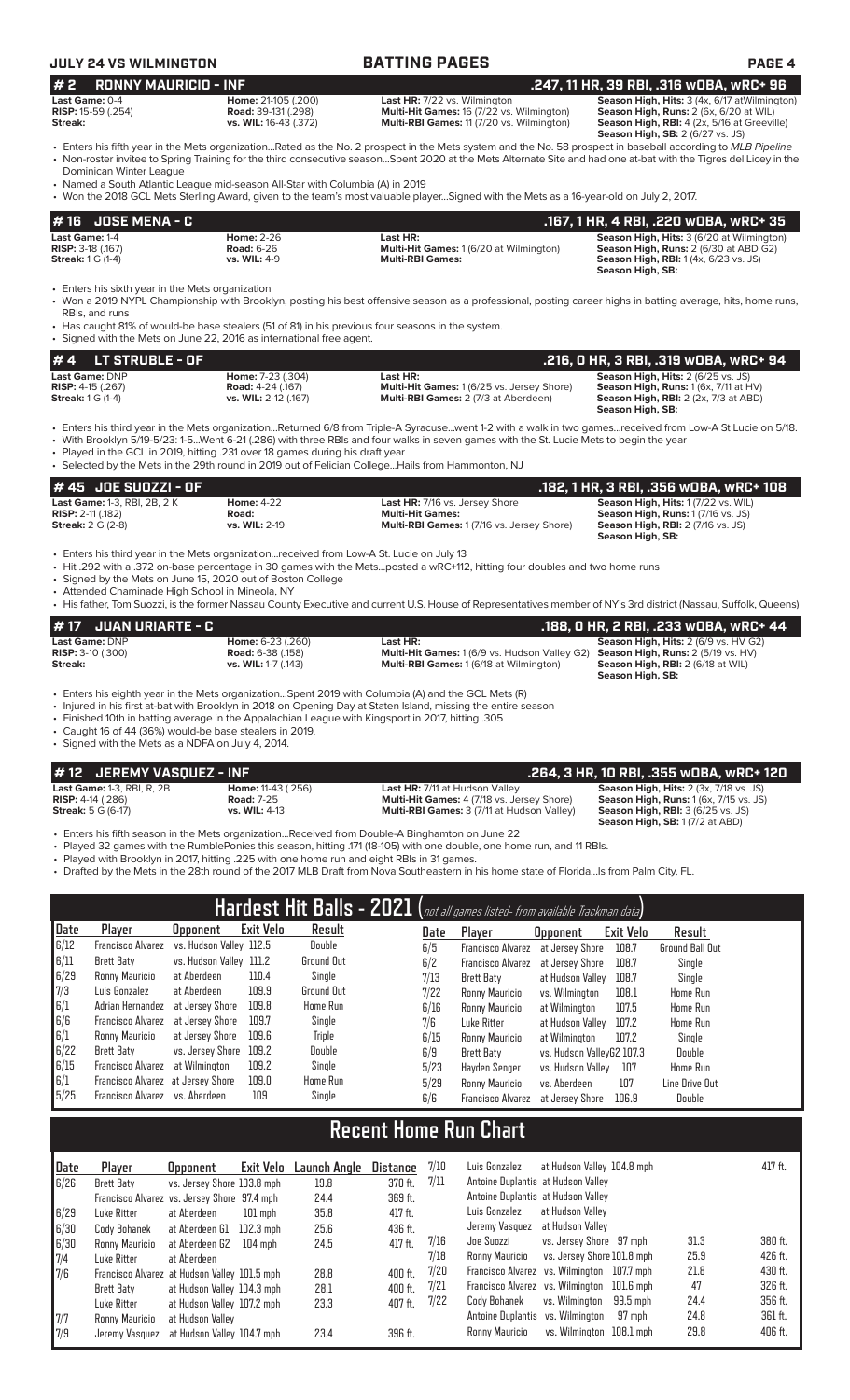# **JULY 24 VS WILMINGTON BULLPEN PAGE PAGE 5**

| <b>JULY 24 VS WILMINGTON</b>                             |                                                                                                                                                                                                                | <b>BULLPEN PAGE</b>                                                                                                                                                                    |          |              |                                 |                |                             |                          |                                                                  |                                |                                | <b>PAGE 5</b>              |
|----------------------------------------------------------|----------------------------------------------------------------------------------------------------------------------------------------------------------------------------------------------------------------|----------------------------------------------------------------------------------------------------------------------------------------------------------------------------------------|----------|--------------|---------------------------------|----------------|-----------------------------|--------------------------|------------------------------------------------------------------|--------------------------------|--------------------------------|----------------------------|
| #<br>Last App:                                           | JOE CAVALLERO - RHP<br><b>Last Loss:</b>                                                                                                                                                                       | O K%, O BB%, O.OO ERA, O G<br>SV/OP (Last):                                                                                                                                            | Holds:   |              |                                 |                |                             |                          | <b>LAST FIVE APPEARANCES</b>                                     |                                |                                |                            |
| Leadoff:                                                 | <b>Inherited Runners/Stranded:</b>                                                                                                                                                                             |                                                                                                                                                                                        |          |              | DATE OPP                        | <b>DEC</b>     | <b>JOE CAVALLERO</b><br>IP  | H.                       | R                                                                | ER BB                          | Κ                              | <b>HR</b>                  |
|                                                          | • Returns to the field in 2021 after Tommy John surgery<br>• Has made 34 starts in 66 professional appearances before 2021<br>• Drafted by the Mets in the 24th round of the 2017 MLB Draft from South Florida | · Enters his fifth year in the Mets systemreceived from Low-A St. Lucie on Wednesday, July 21<br>• Made one appearance for the St. Lucie Mets on July 20, walking four in 12/3 innings |          |              | 7/20* vs BRD                    |                | 1.2                         | 1                        | $\overline{4}$<br>4                                              | $\overline{4}$                 | 1                              | $\circ$                    |
| #5                                                       | <b>BRIAN METOYER - RHP</b>                                                                                                                                                                                     | 33.3 K%, 13 BB%, 3.86 ERA, 9 G                                                                                                                                                         |          |              | DATE OPP                        | <b>DEC</b>     | <b>BRIAN METOYER</b><br>IP  | н                        | R<br>ER                                                          | BB                             | Κ                              | <b>HR</b>                  |
| Last App: 6/15 at WIL                                    | <b>Last Loss:</b><br>5/15 at GVL                                                                                                                                                                               | <b>SV/OP (Last):</b> 1/1 (6/3 at JS)                                                                                                                                                   | Holds:   | 5/23<br>5/29 | vs. HV<br>vs. ABD               |                | 2.0<br>1.1                  | $\circ$<br>1             | $\circ$<br>$\mathbf 0$<br>$\mathbf{1}$<br>$\mathbf{1}$           | $\mathbf{1}$<br>2              | $\mathbf{1}$<br>2              | $\circ$<br>$\circ$         |
|                                                          | Leadoff: 4-12, 2 BB, HBP Inherited Runners/Stranded: 4/3                                                                                                                                                       | · Enters his fourth year in the Mets orgWon a New York Penn League title with Brooklyn in 2019                                                                                         |          | 6/3          | @ JS                            | <b>SV</b>      | 2.0                         | 3                        | $\overline{1}$<br>$\mathbf{1}$                                   | 0                              | 5                              | $\circ$                    |
|                                                          |                                                                                                                                                                                                                | • Struck out 40 batters over 28.2 innings with BrooklynSpent his first professional season with                                                                                        |          | 6/9<br>6/15  | vs. HV G1<br>@ WIL              | W              | 1.1<br>2.0                  | O<br>0                   | $\mathbf 0$<br>$\mathbf 0$<br>$\circ$<br>$\circ$                 | 2<br>$\mathbf{1}$              | 3<br>3                         | $\circ$<br>$\Omega$        |
| <b>GCL Mets and Kingsport Mets</b>                       |                                                                                                                                                                                                                |                                                                                                                                                                                        |          |              |                                 |                |                             |                          | <b>BRYCE MONTES DE OCA</b>                                       |                                |                                |                            |
|                                                          |                                                                                                                                                                                                                | • Joins Ronnie Robbins (30th, 1981 - Toronto) as the only two LSU-Alexandria Generals to be                                                                                            |          |              | DATE OPP                        | DEC            | ΙP                          | н                        | R<br>ER                                                          | BB                             | К                              | <b>HR</b>                  |
|                                                          | drafted by a MLB team in school history<br>• Native of Natchitoches (NACK-ah-tish), the oldest city in Louisiana (est. 1714).                                                                                  |                                                                                                                                                                                        |          | 7/2<br>7/6   | @ ABD<br>@ HV                   | <b>SV</b><br>L | 1.0<br>0.2                  | $\circ$<br>$\mathbf{1}$  | 0<br>0<br>$\overline{2}$<br>2                                    | $\mathbf{1}$<br>3              | 2<br>0                         | 0<br>$\circ$               |
| #43                                                      | <b>BRYCE MONTES DE OCA - RHP</b>                                                                                                                                                                               | 27.6 K%, 21.4 BB%, 2.86 ERA, 17 G                                                                                                                                                      |          | 7/15         | vs. JS                          |                | 1.1                         | $\circ$                  | $\circ$<br>$\circ$                                               | $\mathbf{1}$                   | 1                              | $\circ$                    |
| Last App: 7/21 vs. WIL                                   | Last Loss: 7/6 at HV                                                                                                                                                                                           | <b>SV/OP (Last):</b> 3/3 (7/21 vs. WIL)                                                                                                                                                | Holds: 1 | 7/18<br>7/21 | vs. JS<br>vs. WIL               | <b>SV</b>      | 1.0<br>1.0                  | 0<br>$\circ$             | $\circ$<br>0<br>$\circ$<br>$\circ$                               | $\mathbf{1}$<br>$\mathbf{1}$   | $\mathbf{1}$<br>$\overline{2}$ | 0<br>0                     |
| <b>Leadoff: 4-16, 4 BB</b>                               | Inherited Runners/Stranded: 3/3                                                                                                                                                                                |                                                                                                                                                                                        |          |              |                                 |                | <b>COLBY MORRIS</b>         |                          |                                                                  |                                |                                |                            |
|                                                          |                                                                                                                                                                                                                | • Enters his fourth year in the Mets orgHas not pitched as a professional due to injuries                                                                                              |          | DATE         | OPP                             | DEC            | IP                          | н                        | R<br>ER                                                          | BB                             | К                              | <b>HR</b>                  |
| nerve transposition                                      |                                                                                                                                                                                                                | • Underwent Tommy John surgery as a high school junior and missed 2016 after having ulnar                                                                                              |          | 7/2<br>7/9   | @ ABD<br>@ HV                   | W              | 2.0<br>2.2                  | 0<br>3                   | $\mathsf{O}\xspace$<br>0<br>3<br>3                               | 0<br>$\mathbf{1}$              | 2<br>$\mathbf{1}$              | 0<br>$\mathbf 0$           |
|                                                          |                                                                                                                                                                                                                | • Previously drafted by Washington in the 15th round of the 2017 MLB Draft and by the Chicago                                                                                          |          | 7/13         | vs. JS                          |                | 2.0                         | $\circ$                  | $\circ$<br>0                                                     | $\circ$                        | 2                              | $\circ$                    |
|                                                          | White Sox in the 14th round of the 2015 MLB Draft.                                                                                                                                                             |                                                                                                                                                                                        |          | 7/18<br>7/22 | vs. JS<br>vs. WIL               |                | 2.0<br>2.0                  | 0<br>$\overline{4}$      | $\circ$<br>$\circ$<br>$\overline{2}$<br>2                        | 0<br>$\circ$                   | 2<br>3                         | $\circ$<br>$\circ$         |
| #38                                                      | <b>COLBY MORRIS - RHP</b>                                                                                                                                                                                      | 23.5 K%, 10.6 BB%, 4.35 ERA, 13 G                                                                                                                                                      |          |              |                                 |                | <b>CONNOR O'NEIL</b>        |                          |                                                                  |                                |                                |                            |
| <b>Last App:</b> 7/22 vs. JS                             | <b>Last Loss:</b>                                                                                                                                                                                              | SV/OP (Last):                                                                                                                                                                          | Holds:   |              | DATE OPP                        | <b>DEC</b>     | IP                          | Н                        | R<br>ER                                                          | BB                             | Κ                              | HR                         |
|                                                          | Leadoff: 5-20, 3 BB, 3 HBP Inherited Runners/Stranded: 6/2                                                                                                                                                     |                                                                                                                                                                                        |          | 7/4          | @ ABD                           |                | 1.1                         | $\overline{2}$           | $\mathbf 0$<br>$\circ$<br>2<br>2                                 | $\mathbf{1}$<br>2              | $\overline{2}$                 | O<br>O                     |
|                                                          |                                                                                                                                                                                                                | • Enters his first season in the Mets organizationcalled up from Low-A St. Lucie on May 20                                                                                             |          | 7/10<br>7/15 | @ HV<br>vs. JS                  |                | 1.0<br>1.1                  | 3<br>3                   | 3<br>4                                                           | $\mathbf{1}$                   | 0<br>4                         | $\circ$                    |
|                                                          | • Made four scoreless appearances in relief for the St. Lucie Mets to being 2021<br>. Minor League free agent signingpitched at Middlebury in Vermont                                                          |                                                                                                                                                                                        |          | 7/20         | vs. WIL                         |                | 1.0                         | 1                        | $\mathbf{1}$<br>$\mathbf{1}$                                     | 0                              | 2                              | $\mathbf{1}$               |
| #9                                                       | <b>CONNER O'NEIL - RHP</b>                                                                                                                                                                                     | 21.7 K%, 13.3 BB%, 8.25 ERA, 8 G                                                                                                                                                       |          | 7/23         | vs. WIL                         | Н              | 1.0<br><b>MICHEL OTANEZ</b> | 2                        | 2<br>$\overline{2}$                                              | $\mathbf{1}$                   | $\overline{2}$                 | $\mathbf{1}$               |
| Last App: 7/23 vs. WIL Last Loss:                        |                                                                                                                                                                                                                | SV/OP (Last):                                                                                                                                                                          | Holds: 1 |              | DATE OPP                        | <b>DEC</b>     | IP                          | Н                        | R<br>ER                                                          | BB                             | Κ                              | HR                         |
| Leadoff: 4-11, HR                                        | Inherited Runners/Stranded: 8/3                                                                                                                                                                                |                                                                                                                                                                                        |          | 7/9<br>7/13  | @ HV<br>vs. JS                  |                | 1.0<br>2.0                  | 0<br>O                   | $\mathbf 0$<br>0<br>$\circ$<br>$\circ$                           | $\mathbf{1}$<br>3              | $\mathbf{1}$<br>$\overline{2}$ | 0<br>$\circ$               |
|                                                          |                                                                                                                                                                                                                | • Enters his fifth year in the Mets organizationreceived from Double-A Binghamton on 6/20                                                                                              |          | 7/16         | vs. JS                          |                | 0.2                         | O                        | $\circ$<br>$\circ$                                               | $\mathbf{1}$                   | $\mathbf{1}$                   | $\circ$                    |
|                                                          | • Has not pitched in 2021Last pitched for Advanced-A St. Lucie in 2019                                                                                                                                         | • Spent his first professional season with Brooklyn in 2017, pitching 19 times in relief                                                                                               |          | 7/20<br>7/23 | vs. WIL<br>vs. WIL              | H<br>H         | 1.0<br>0.1                  | O<br>$\circ$             | $\mathbf{1}$<br>$\mathbf{1}$<br>$\mathbf{1}$<br>$\mathbf{1}$     | 3<br>3                         | $\overline{2}$<br>$\mathbf{1}$ | $\circ$<br>$\circ$         |
|                                                          |                                                                                                                                                                                                                | • Drafted by the Mets in the 7th round of the 2017 MLB Draft from Cal State-Northridge                                                                                                 |          |              |                                 |                |                             |                          |                                                                  |                                |                                |                            |
|                                                          |                                                                                                                                                                                                                |                                                                                                                                                                                        |          | DATE         | OPP                             | <b>DEC</b>     | IP                          | Н                        | <b>HUNTER PARSONS</b><br>R<br>ER                                 | <b>BB</b>                      | К                              | <b>HR</b>                  |
| #26                                                      | <b>MICHEL OTANEZ - RHP</b>                                                                                                                                                                                     | 25.4 K%, 25.4 BB%, 5.63 ERA, 21 G                                                                                                                                                      |          | 7/2          | @ ABD                           |                | 0.2                         | $\circ$                  | 2<br>2                                                           | 2                              | 1                              | 0                          |
| Last App: 7/23 vs. WIL Last Loss:<br>Leadoff: 3-19, 2 BB | Inherited Runners/Stranded: 15/5                                                                                                                                                                               | <b>SV/OP (Last):</b> 0/2 (BS vs. JS)                                                                                                                                                   | Holds: 3 | 7/9<br>7/14  | @ HV<br>vs. JS                  |                | 2.0<br>1.2                  | 1<br>$\mathsf{O}\xspace$ | 0<br>0<br>0<br>0                                                 | $\mathbf{1}$<br>$\overline{2}$ | 1<br>2                         | $\mathbf 0$<br>$\mathbf 0$ |
|                                                          |                                                                                                                                                                                                                | • Enters his sixth year in the Mets org No. 26 prospect in the system according to MLB Pipeline                                                                                        |          | 7/18         | vs. JS                          |                | 1.0                         | 3                        | 3<br>3                                                           | 0                              | 0                              | $\circ$                    |
|                                                          | • Returns to Brooklyn for the second assignment in a row                                                                                                                                                       |                                                                                                                                                                                        |          | 7/23         | vs. WIL                         | Н              | 1.0                         | $\circ$                  | $\circ$<br>$\circ$                                               | $\mathbf{1}$                   | 1                              | $\circ$                    |
|                                                          |                                                                                                                                                                                                                | • Pitched with the Cyclones and won an NYPL title in 2019 and also spent time with Kingsport                                                                                           |          |              | DATE OPP                        | <b>DEC</b>     | <b>MITCH RAGAN</b><br>ΙP    | Н                        | R<br>ER                                                          | BB                             | <u>К</u>                       | HR                         |
|                                                          |                                                                                                                                                                                                                | . Missed 2017 due to injuryStruck out 21 batters in 21.1 innings with the DSL Mets1 in 2016.                                                                                           |          | 7/6          | @ HV                            |                | 1.1                         | 2                        | $\overline{1}$<br>1                                              | 0                              | 2                              | 0                          |
| #44                                                      | <b>HUNTER PARSONS - RHP</b>                                                                                                                                                                                    | 29.0 K%, 13.7 BB%, 4.13 ERA, 11 G                                                                                                                                                      |          | 7/11         | @ HV                            |                | 1.0                         | 1                        | 0<br>$\circ$                                                     | 0                              | 1                              | 0                          |
| Last App: 7/23 vs. WIL Last Loss:<br>Leadoff: 3-14, 3 BB | Inherited Runners/Stranded: 6/4                                                                                                                                                                                | SV/OP (Last):                                                                                                                                                                          | Holds: 1 | 7/14<br>7/18 | vs. JS<br>vs. JS                |                | 0.2<br>1.0                  | 1<br>0                   | $\mathbf 0$<br>$\circ$<br>$\mathbf 0$<br>0                       | 0<br>0                         | 1<br>0                         | 0<br>$\circ$               |
|                                                          | • Enters his third year in the Mets orgCalled up from Low-A St. Lucie on May 20                                                                                                                                |                                                                                                                                                                                        |          | 7/21         | vs. WIL                         |                | 1.1                         | 1                        | $\circ$<br>$\circ$                                               | $\circ$                        | 1                              | $\circ$                    |
|                                                          |                                                                                                                                                                                                                | • Made four relief appearances with the Mets (A-), striking out 18 in 10 innings (45% K rate).                                                                                         |          |              |                                 |                |                             | <b>EVY RUIBAL</b>        |                                                                  |                                |                                |                            |
|                                                          | • Pitched with the Cyclones and won an NYPL title in 2019                                                                                                                                                      |                                                                                                                                                                                        |          | DATE         | OPP                             | DEC            | IP                          | н                        | R<br>ER                                                          | BB                             | К                              | HR                         |
|                                                          |                                                                                                                                                                                                                |                                                                                                                                                                                        |          | 7/6<br>7/11  | @ HV<br>@ HV                    |                | 2.0<br>1.0                  | $\mathbf{1}$<br>2        | $\mathbf{1}$<br>$\mathbf{1}$<br>$\overline{2}$<br>$\overline{2}$ | $\mathbf{1}$<br>1              | 2<br>1                         | 0<br>0                     |
| #48                                                      | <b>MITCH RAGAN - RHP</b>                                                                                                                                                                                       | 24.5 K%, 10.8 BB%, 1.52 ERA, 17 G                                                                                                                                                      |          | 7/15         | vs. JS                          |                | 1.2                         | 2                        | $\overline{2}$<br>$\mathbf{1}$                                   | 3                              | 3                              | 0                          |
|                                                          | Last App: 7/21 vs. WIL Last Loss: 7/3 at Aberdeen<br>Leadoff: 6-15, 4 BB, HR Inherited Runners/Stranded: 13/8                                                                                                  | SV/OP (Last): 2/5 (6/30 at ABD G2) Holds: 1                                                                                                                                            |          | 7/20<br>7/23 | vs. WIL<br>vs. WIL              | H<br>S         | 1.2<br>1.0                  | 1<br>$\circ$             | 0<br>0<br>$\circ$<br>$\circ$                                     | $\mathbf{1}$<br>$\circ$        | 1<br>1                         | $\circ$<br>$\circ$         |
|                                                          | • Enters his third year in the Mets organizationWon a title with Brooklyn in 2019,                                                                                                                             |                                                                                                                                                                                        |          |              |                                 |                |                             |                          |                                                                  |                                |                                |                            |
|                                                          | earning the win in the championship-clinching game against Lowell                                                                                                                                              |                                                                                                                                                                                        |          |              |                                 |                | <b>WILLY TAVERAS</b>        |                          |                                                                  |                                |                                |                            |
|                                                          | • Named a New York-Penn League All-Star with the Cyclones                                                                                                                                                      |                                                                                                                                                                                        |          |              | DATE OPP                        | <b>DEC</b>     | IP                          | н                        | R<br>ER                                                          | BB                             | Κ                              | <b>HR</b>                  |
|                                                          | • Named the 2019 Big East Pitcher of the Year with Creighton                                                                                                                                                   |                                                                                                                                                                                        |          | 7/4<br>6/27  | $@$ $CLR^*$<br>DUN <sup>*</sup> | L<br>W         | 1.2<br>2.0                  | 2<br>0                   | $\overline{1}$<br>1<br>$\circ$<br>0                              | 0<br>0                         | 3<br>2                         | 0<br>0                     |
|                                                          |                                                                                                                                                                                                                | . Pitched at Creighton for two seasonsspent 2017 with lowa West & 2016 with Wayne State.                                                                                               |          | 6/23         | DUN <sup>*</sup>                |                | 0.1                         | 2                        | $\overline{2}$<br>2                                              | 0                              | $\mathbf{1}$                   | $\mathbf{1}$               |
| #50                                                      | <b>EVY RUIBAL - RHP</b>                                                                                                                                                                                        | 23.1 K%, 17.9 BB% 6.48 ERA, 6 G                                                                                                                                                        |          | 7/17         | JS                              |                | 1.0                         | 0                        | $\circ$<br>0                                                     | $\mathbf{1}$                   | $\mathbf{1}$                   | $\circ$                    |
| Last App: 7/23 vs. WIL Last Loss:<br>Leadoff: 1-6        | Inherited Runners/Stranded: 4/3                                                                                                                                                                                | SV/OP (Last):<br>Holds: 1                                                                                                                                                              |          | 7/21         | WIL<br>*With Low-A St. Lucie    | W, BS 2.0      |                             | 3                        | 2<br>$\overline{2}$                                              | $\circ$                        | 3                              | $\mathbf{1}$               |
|                                                          |                                                                                                                                                                                                                | • Signed to a minor league deal on June 27 from the Florence Y'alls (Frontier League)                                                                                                  |          |              |                                 |                |                             |                          |                                                                  |                                |                                |                            |
|                                                          |                                                                                                                                                                                                                | • Pitched in the Dodgers system from 2015-2018, reaching High-A Rancho Cucamonga<br>• Drafted by the Dodgers in the 16th round of the 2017 MLB Draft from Notre Dame                   |          |              |                                 |                |                             |                          |                                                                  |                                |                                |                            |

# • From Milburn, New Jersey, attending Milburn High School **# WILLY TAVERAS - RHP 35.5 K%, 2.8 BB% 3.62 ERA, 2 G Last App:** 7/21 vs. WIL **Last Loss: SV/OP (Last):** 0/1 **Holds:**

**Inherited Runners/Stranded:** 0/0

• Received from Low-A St. Lucie on Friday, July 16 in a move that sent LHP Andrew Edwards to Double-A Binghamton

• Pitched in 18 games with St. Lucie, posting a 36% strikeout rate (best in career) and a 2.1% walk rate (lowest of career)

• Struggled in Low-A Columbia in 2019, allowing a 4.56 FIP...2021 FIP is 2.49

• 23 years old from Villa Isabela in the Dominican Republic...Signed by Mets June 1, 2016

|                |                                         |     |    | <b>Number of Pitches Thrown</b> |    |  |
|----------------|-----------------------------------------|-----|----|---------------------------------|----|--|
| <b>Pitcher</b> | Days Rest 7/20 7/21 7/22 7/23 7/24 7/25 |     |    |                                 |    |  |
| Cavallero      | 3                                       | 43* |    |                                 |    |  |
| Montes de Oca  | 2                                       | --  | 21 |                                 |    |  |
| <b>Morris</b>  |                                         | --  |    | 49                              |    |  |
| O'Neil         | Ο                                       | 17  |    |                                 | 24 |  |
| Otanez         | 0                                       | 32  |    |                                 | 20 |  |
| Parsons        | O                                       | --  |    |                                 | 21 |  |
| Ragan          | 2                                       |     | 20 |                                 |    |  |
| Ruibal         | Ο                                       | 25  |    |                                 | 14 |  |
| Taveras        |                                         |     | 38 |                                 |    |  |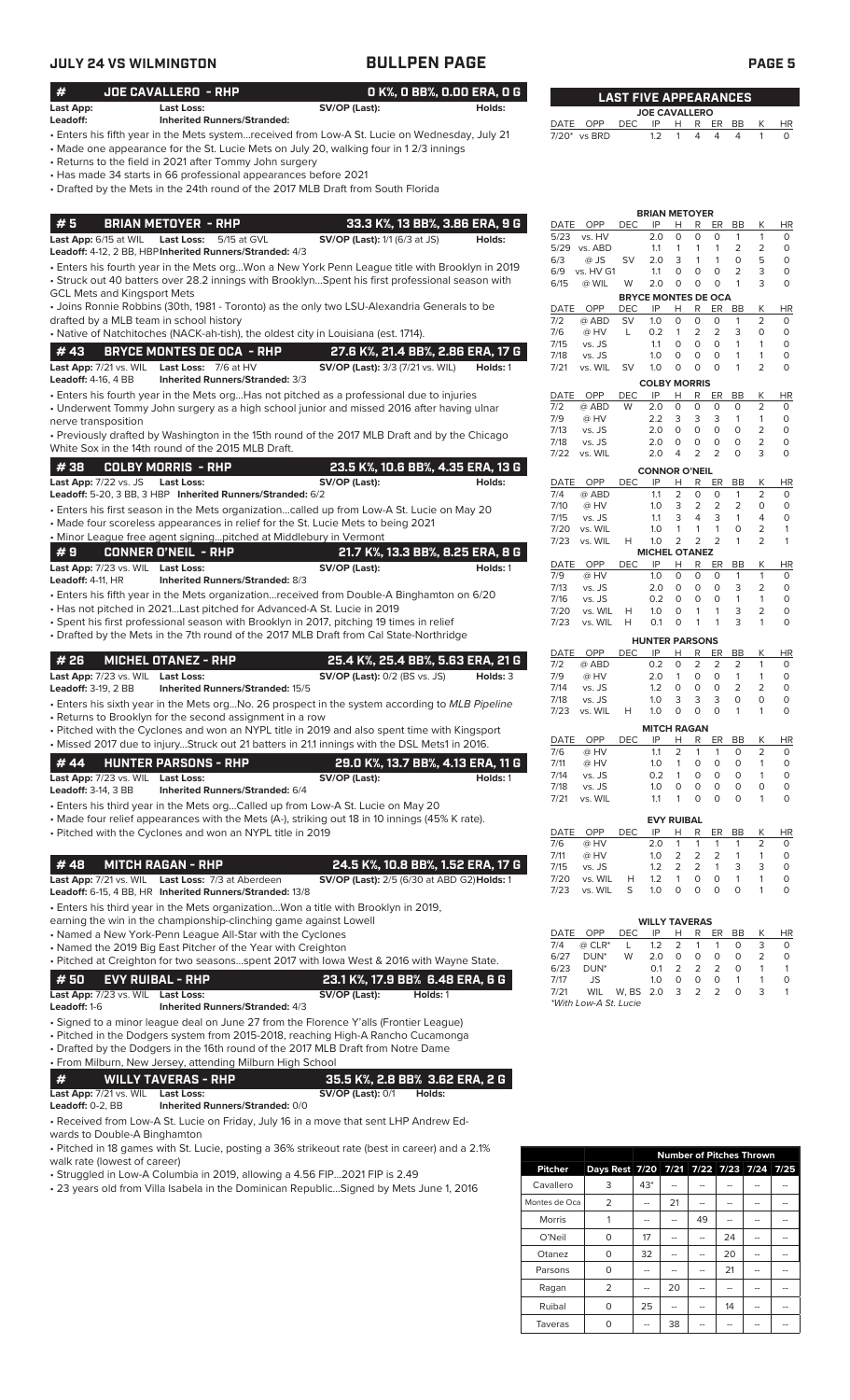## **JULY 24 VS WILMINGTON HIGH/LOW & CHARTS PAGE 6**

| INDIVIDUAL PITCHING HIGHS                                                   |
|-----------------------------------------------------------------------------|
|                                                                             |
|                                                                             |
| Most Home Runs Allowed, Game4 (2x, Jose Butto, 6/6 at Jersey Shore)         |
| Most Strikeouts, Game, Starter 9 (2x Connor Grey, 7/16 vs. Jersey Shore)    |
| Most Strikeouts, Game, Reliever5 (3x, Michel Otanez, 6/26 vs. Jersey Shore) |
|                                                                             |
|                                                                             |
|                                                                             |
|                                                                             |
|                                                                             |
|                                                                             |
|                                                                             |
|                                                                             |

| TEAM PITCHING HIGHS                                                        |  |
|----------------------------------------------------------------------------|--|
|                                                                            |  |
|                                                                            |  |
|                                                                            |  |
|                                                                            |  |
|                                                                            |  |
|                                                                            |  |
|                                                                            |  |
|                                                                            |  |
|                                                                            |  |
|                                                                            |  |
| Most Strikeouts, Extra Innings  10 (2x, 7/7 at Hudson Valley - 10 innings) |  |
|                                                                            |  |
| Most Walks Allowed, Extra Innings 6 (6/23 vs. Jersey Shore - 10 innings)   |  |
|                                                                            |  |
|                                                                            |  |
| Most Pitchers Used, Extra Innings 5 (5/23 vs. Hudson Valley - 12 innings)  |  |
|                                                                            |  |

|                      |                      |                             | <b>TEAM MISCELLANEOUS</b>                                                      |  |  |
|----------------------|----------------------|-----------------------------|--------------------------------------------------------------------------------|--|--|
|                      |                      |                             |                                                                                |  |  |
|                      |                      |                             | Longest Game, Time, Extra-Inning Game3:30 (6/23 vs. Jersey Shore - 10 innings) |  |  |
|                      |                      |                             | Shortest Game, Time, Nine-Inning Game  2:20 (5/18 vs. Hudson Valley)           |  |  |
|                      |                      |                             |                                                                                |  |  |
|                      |                      |                             |                                                                                |  |  |
|                      |                      |                             |                                                                                |  |  |
|                      |                      |                             |                                                                                |  |  |
|                      |                      |                             |                                                                                |  |  |
|                      |                      |                             |                                                                                |  |  |
|                      |                      |                             |                                                                                |  |  |
|                      |                      |                             |                                                                                |  |  |
|                      |                      |                             |                                                                                |  |  |
|                      |                      |                             |                                                                                |  |  |
|                      | OUTFIELD ASSISTS [9] |                             | <b>RECORD BREAKDOWN</b>                                                        |  |  |
| <b>NAME</b>          | <b>TOTAL</b>         | (LAST)                      |                                                                                |  |  |
|                      |                      |                             |                                                                                |  |  |
| Duplantis<br>Ashford | 4<br>3<br>1          | 5/13 at GVL<br>7/23 vs. WIL |                                                                                |  |  |
| Molina               |                      | 5/21 vs. HV                 |                                                                                |  |  |
| Winaker              |                      | 5/6 at ASH                  |                                                                                |  |  |
| Bohanek              |                      | 7/6 at HV                   |                                                                                |  |  |

Tied After 7 ................................................. 4-3 Trailing After 7...........................................1-28 Leading After 8 .........................................21-3 Tied After 8.................................................2-4 Trailing After 8...........................................1-27

Extra Innings ................................................2-1

Errorless.

| <b>UNIFORM RECORDS</b>   |           |                               |  |
|--------------------------|-----------|-------------------------------|--|
| <b>Home White</b>        | $5-3$     |                               |  |
|                          |           |                               |  |
| <b>Road Gray</b>         | $12 - 23$ |                               |  |
|                          |           |                               |  |
| <b>Championship Gold</b> | $7 - 11$  |                               |  |
| <b>Coney Island</b>      | $0 - 2$   | Score 4 or More Runs 22-13    |  |
|                          |           |                               |  |
| Los Jefes                | $1 - 0$   |                               |  |
|                          |           | Do Not Allow a Home Run 14-12 |  |
|                          |           | Hit More Home Runs 14-7       |  |
|                          |           | Opponent Hits More HRs2-18    |  |
|                          |           |                               |  |
|                          |           |                               |  |
|                          |           |                               |  |
|                          |           |                               |  |
|                          |           |                               |  |
|                          |           |                               |  |
|                          |           |                               |  |
|                          |           |                               |  |
|                          |           | Opponent Scores First9-27     |  |
|                          |           |                               |  |
|                          |           |                               |  |
|                          |           |                               |  |
|                          |           |                               |  |
|                          |           |                               |  |
|                          |           |                               |  |
|                          |           |                               |  |
|                          |           |                               |  |
|                          |           |                               |  |
|                          |           | Frrorless 10-16               |  |

### Most Home Runs, Game............................2 (3x, Antoine Duplantis, 7/11 at Hudson Valley) Home Runs, Consecutive Games ................Three games (2x, last: Luke Ritter, 6/18-6/21) Grand Slams .......................................................1 (2x, Luke Ritter 6/19 & 6/20 at Wilmington)

Walk-off Home Runs...........................................1 (Hayden Senger, 5/23 vs. Hudson Valley) Most Walks, Game ........................................ 3 (2x, Antoine Duplantis, 6/2 at Jersey Shore) Most Strikeouts, Game...............................4 (11x, Francisco Alvarez, 7/17 vs. Jersey Shore) Most Total Bases, Game...................................................10 (Brett Baty, 6/3 at Jersey Shore) Most Extra-Base Hits, Game............................... 3 (3x, Cody Bohanek, 6/15 at Wilmington) .2 (Ronny Mauricio, 6/27 vs. Jersey Shore)

# **TEAM BATTING HIGHS**

Longest Hitting Streak ................................................................12 (Ronny Mauricio, 5/4-5/20) Most Runs, Game ..................................................... 4 (Antoine Duplantis, 5/16 at Greenville) Most Hits, Game.. ...........................................4 (2x, last: Brett Baty, 5/19 vs. Hudson Valley) Most RBI, Game .................................................................. 6 (Luke Ritter, 6/20 at Wilmington) Most Doubles, Game..........................................2 (9x last: Joe Genord, 6/19 at Wilmington) Most Triples, Game........................................ 1 (10x, last: LT Struble, 6/25 vs. Jersey Shore)

| Most Double Plays Hit into, Game3 (5x, 7/7 at Hudson Valley - 10 innings) |
|---------------------------------------------------------------------------|
|                                                                           |

### **FIELDING**

Most Errors, Team, Game...............................................................................6 (5/7 at Asheville) Most Errors, Individual, Game......................2 (6x, last: Brett Baty, 6/11 vs. Hudson Valley) Most Double Plays Turned, Nine-Inning Game.......................... 3 (5/19 vs. Hudson Valley) Consecutive Errorless Games, Team.

### **STARTERS BY POSITION**

**C-** Alvarez (23), Uriarte (19), Mena (15), Senger (9), Nic Gaddis

**1B-** Genord (45), Vasquez (13), Ritter (5), Bohanek (3), Winaker (2)

**2B-** Ritter (37), Walters (12), Gonzalez (12), Fermin (3), Tiberi (1), Struble (1), McNeil (1), Bohanek (1)

**3B-** Baty (41), Bohanek (17), Tiberi (7), Fermin (1), Gonzalez (1)

**SS-** Mauricio (54), Bohanek (5), Walters (4), Gonzalez (3), Fermin (2)

**LF-** Duplantis (32), Tiberi (12), Vasquez (6), Suozzi (6), Bohanek (4), Baty (3), Ashford (2), Winaker (1), Kleszcz (1), Struble (1)

**CF-** Duplantis (28), Hernandez (23), Mangum (8), Hernandez (8), Molina (6), Ota (2), Ashford (1)

**RF-** Ashford (28), Struble (12), Molina (10), Bohanek (5), Winaker (4), Hernandez (4), Kleszcz (4), Ota (1)

DH- Alvarez (19), Genord (8), Baty (7), Mauricio (7), Ritte (3), Tiberi (3), Hernandez (3), Senger (2), Mena (2), Walter Ashford (1), Struble (1)

### **STARTERS BY BATTING OR**

**1st -** Duplantis (55), Bohanek (4), Struble (3), Tiberi (2), Mangu

2nd - Bohanek (18), Mauricio (10), Fermin (8), Ashford (6), Mar  $(4)$ , Gonzalez  $(3)$ , Tiberi  $(3)$ , Struble  $(3)$ , Walters  $(2)$ , Alvarez  $(2)$ ,

**3rd -** Mauricio (53), Baty (15)

**4th-** Baty (36), Alvarez (17), Ritter (9), Vasquez (4), Genord (2)

**5th-** Alvarez (24), Ritter (14), Vasquez (9), Bohanek (5), Genord (5), Senger (4), Ashford (4), Ota (2), Hernandez (1)

**6th-** Ritter (18), Genord (15), Ashford (11), Bohanek (7), Hernandez (3), Senger (3), Mena (2), Winaker (2), Kleszcz (2), Ota (1), Suozzi (1) Tiberi (1), Uriarte (1)

**7th-** Genord (24), Ashford (6), Gonzalez (6), Tiberi (5), Vasquez (4), Bohanek (4), Senger (3), Uriarte (3), Ritter (3), Hernandez (2), Walters (2), Mena (2), Ashford (1), Suozzi (1), Kleszcz (1), Winaker (1)

**8th-** Tiberi (11), Hernandez (10), Uriarte (8), Genord (7), Mena (7), Vasquez (6), Walters (6), Gonzalez (4), Ashford (3), Suozzi (2), Gaddis (1), Kleszcz (1), Senger (1), Molina (1), Struble (1)

**9th-** Molina (15), Hernandez (14), Walters (7), Uriarte (7), Mena (6), Struble (5), Gonzalez (3),

| Mangum (2), Suozzi (2), Bohanek (1), Kleszcz (1), Tiberi (1) |                |    |     |            |    |      |    |                          |    |     |                   |
|--------------------------------------------------------------|----------------|----|-----|------------|----|------|----|--------------------------|----|-----|-------------------|
| <b>CATCHERS STEALING</b>                                     |                |    |     |            |    |      |    | <b>MULTI-RUN INNINGS</b> |    |     |                   |
| <b>Name</b>                                                  | CS             |    | ATT | <b>PCT</b> |    | Runs |    | <b>Times</b>             |    |     | Last              |
| Alvarez                                                      |                |    | 34  | 21%        |    | 6    |    | 2                        |    |     | 8th, 7/11 at HV   |
| Gaddis                                                       | Ω              |    |     | 0%         |    | 5    |    | 5                        |    |     | 3rd, 7/20 vs. WIL |
| Mena                                                         | 3              |    | 19  | 16%        |    | 4    |    | 5                        |    |     | 3rd, 7/16 vs. JS  |
| Senger                                                       | $\overline{2}$ |    | 10  | 20%        |    | 3    |    | 23                       |    |     | 4th, 7/21 vs. WIL |
| Uriarte                                                      | 11             |    | 31  | 35%        |    | 2    |    | 40                       |    |     | 2nd, 7/23 vs. WIL |
| Team                                                         | 23             |    | 95  | 24%        |    |      |    |                          |    |     |                   |
|                                                              | 1              | 2  | з   | 4          | 5  | 6    |    | 8                        | 9  | 10+ | <b>TOTALS</b>     |
| <b>OPPONENTS</b>                                             | 36             | 41 | 56  | 44         | 30 | 37   | 27 | 44                       | 22 | 5   | 337               |

**BKLYN 32 24 32 40 25 39 28 43 16 6 287**

|  |  | <b>MISC. WINS</b> |  |  |
|--|--|-------------------|--|--|
|--|--|-------------------|--|--|

| Come from Behind Wins .11 (7/20 vs. WIL) |  |  |
|------------------------------------------|--|--|
| Wins in Last At-Bat4 (6/26 vs. JS)       |  |  |
|                                          |  |  |

# **Name Umpire Date** Joe GenordDylan Bradley 7/9 at HV

**EJECTIONS**

Ed Blankmeyer Joe Belangia 7/11 at HV vs. LHP Starters........................................12-11 vs. RHP Starters ...

| er (4), Vasquez (4), Bohanek<br>rs (2), Fermin (1), Mangum (1), | <b>Coney Islar</b> |
|-----------------------------------------------------------------|--------------------|
|                                                                 | Los Jefes          |
| DER                                                             |                    |
| n (2), Ashford (1), McNeil (1)                                  |                    |
| gum (5), Duplantis (5), Winaker<br>$P$ itter (1)                |                    |

# **INDIVIDUAL BATTING HIGHS**

Pinch-Hit Home Runs... Leadoff Home Runs....<br>Walk-off Home Runs...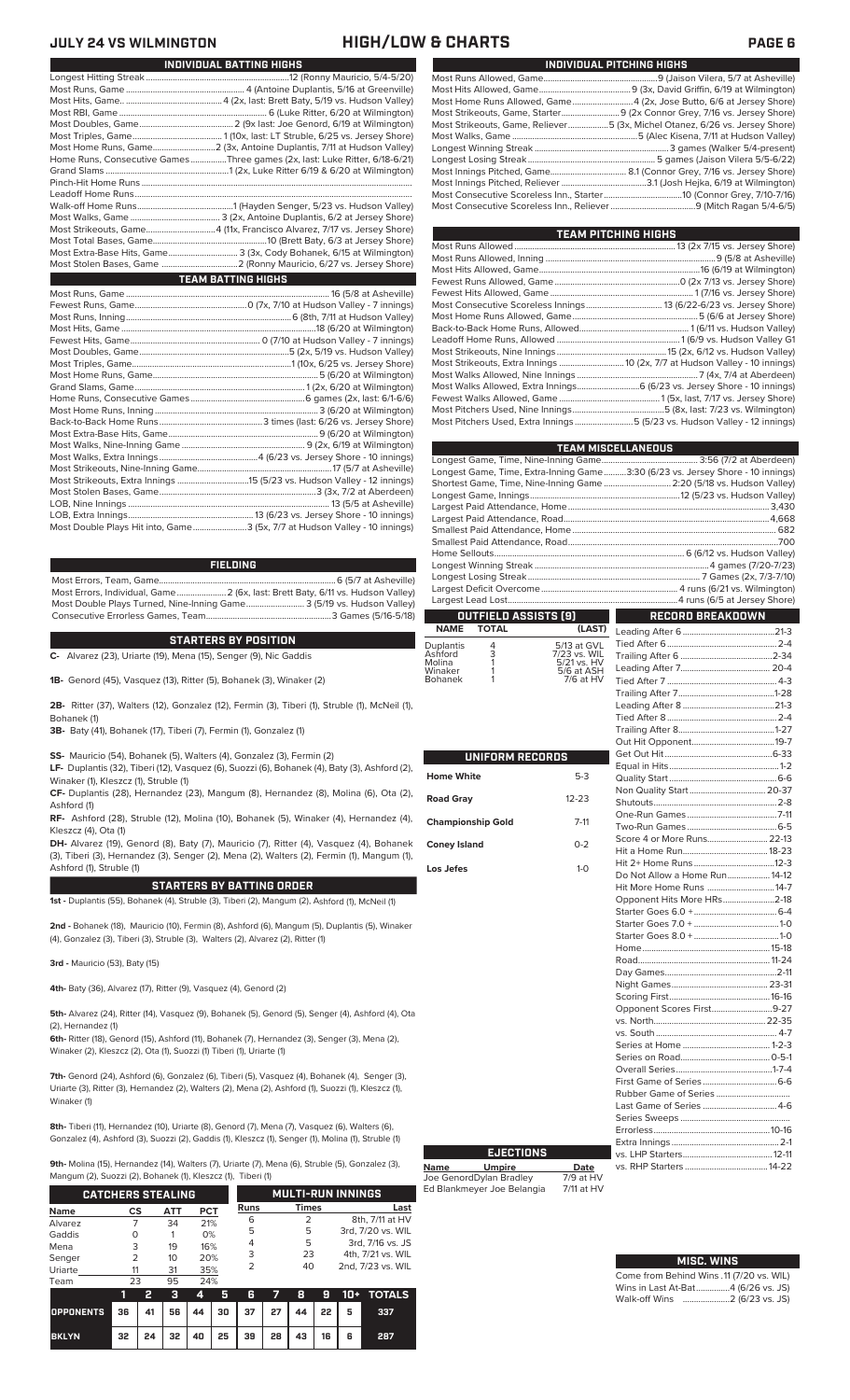# **JULY 24 VS WILMINGTON GAME BY GAME RESULTS**

|--|--|--|

|             |                |                      |                |           |               |                   |         | <b>GAME-BY-GAME RESULTS</b>                                             |                               |                         |             |                   |
|-------------|----------------|----------------------|----------------|-----------|---------------|-------------------|---------|-------------------------------------------------------------------------|-------------------------------|-------------------------|-------------|-------------------|
| <b>DATE</b> | GM#            | <b>OPPONENT</b>      | W-L/TIME SCORE |           | <b>RECORD</b> | POSITION          | GA/GB   | <b>WINNING PITCHER</b>                                                  | <b>LOSING PITCHER</b>         | <b>SAVE</b>             | <b>TIME</b> | <b>ATTENDANCE</b> |
| 5/4         | $\mathbf{1}$   | at Asheville         | W              | $8 - 2$   | $1-0$         | T <sub>1st</sub>  | $+1$    | Josh Walker (1-0)                                                       | Blair Henley (0-1)            |                         | 3:16        | 1,200             |
| 5/5         | $\overline{2}$ | at Asheville         | L              | $6-1$     | $1 - 1$       | T <sub>2</sub> nd | $-1$    | Chandler Casey (1-0)                                                    | Jose Butto (1-0)              |                         | 3:26        | 1,200             |
|             | 3              |                      |                | $11 - 4$  | $1 - 2$       |                   |         |                                                                         |                               |                         |             |                   |
| 5/6         |                | at Asheville         | L              |           |               | T3rd              | $-2$    | Matt Ruppenthal (1-0)                                                   | Oscar Rojas (0-1)             |                         | 3:10        | 1,200             |
| 5/7         | $\overline{4}$ | at Asheville         | Г              | $13 - 7$  | $1 - 3$       | T3rd              | -3      | R.J. Freure (1-0)                                                       | Jaison Vilera (0-1)           |                         | 3:44        | 1,200             |
| 5/8         | 5              | at Asheville         | W              | $16-12$   | $2 - 3$       | T3rd              | $-3$    | Alec Kisena (1-0)                                                       | Juan Pablo Lopez (1-0)        |                         | 3:52        | 1,200             |
| 5/9         |                | at Asheville         |                |           |               |                   |         | Cancelled due to non-COVID-related illness                              |                               |                         |             |                   |
| 5/10        |                | OFF DAY              |                |           |               |                   |         |                                                                         |                               |                         |             |                   |
| 5/11        | 6              | at Greenville        | W              | $6-1$     | $3-3$         | 2 <sub>nd</sub>   | $-2.5$  | Josh Walker (2-0)                                                       | Jay Groome (0-2)              |                         | 3:00        | 1,995             |
| 5/12        | $\overline{7}$ | at Greenville        | W              | $3-2$     | $4 - 3$       | 2 <sub>nd</sub>   | $-1.5$  | Brian Metoyer (1-0)                                                     | Yusniel Padron-Artilles (0-2) | Mitch Ragan (1)         | 3:14        | 1,819             |
| 5/13        | 8              | at Greenville        | L              | $8 - 2$   | $4 - 4$       | 2 <sub>nd</sub>   | $-2.5$  | Chris Murphy (1-1)                                                      | Oscar Rojas (0-2)             |                         | 3:21        | 2,485             |
| 5/14        | 9              | at Greenville        | Г              | $5-1$     | $4 - 5$       | 4th               | $-2.5$  | Brayan Bello (2-0)                                                      | Alec Kisena (1-1)             |                         | 2:54        | 2,732             |
|             |                |                      |                |           |               |                   |         |                                                                         |                               |                         |             |                   |
| 5/15        | 10             | at Greenville        | L              | $8 - 4$   | $4-6$         | 4th               | $-3.5$  | Yorvin Pantoja (1-0)                                                    | Brian Metoyer (1-1)           |                         | 2:52        | 2,883             |
| 5/16        | 11             | at Greenville        | L              | $10-9$    | $4 - 7$       | 4th               | $-3.5$  | Jake Wallace (1-0)                                                      | Eric Orze (0-1)               |                         | 3:09        | 2,818             |
| 5/17        |                | OFF DAY              |                |           |               |                   |         |                                                                         |                               |                         |             |                   |
| 5/18        | 12             | <b>Hudson Valley</b> | L              | $4-3$     | $4 - 8$       | 5th               | $-4.5$  | Zach Greene (1-1)                                                       | Andrew Edwards (0-1)          |                         | 2:29        | 1,315             |
| 5/19        | 13             | <b>Hudson Valley</b> | W              | 14-0      | $5-8$         | 5th               | $-3.5$  | Allan Winans (1-0)                                                      | Jhony Brito (0-1)             |                         | 3:01        | 810               |
| 5/20        | 14             | <b>Hudson Valley</b> | L              | $6-1$     | 5-9           | 5th               | $-3.5$  | Luis Medina (2-0)                                                       | Jaison Vilera (0-2)           |                         | 2:42        | 682               |
| 5/21        | 15             | <b>Hudson Valley</b> | W              | 4-1       | $6-9$         | 5th               | $-3.5$  | Josh Walker (3-0)                                                       | Josh Maciejewski (2-1)        | Eric Orze (1)           | 2:33        | 998               |
| 5/22        | 16             | <b>Hudson Valley</b> | г              | $5-3$     | $6-10$        | 5th               | $-4.5$  | Ken Waldichuk (1-0)                                                     | Cam Opp (0-1)                 |                         | 3:14        | 1,624             |
| 5/23        | 17             | <b>Hudson Valley</b> | W              | $6-5(12)$ | $7 - 10$      | 5th               | $-3.5$  | Josh Hejka (1-0)                                                        | Zach Greene (1-2)             |                         | 3:24        | 1,261             |
|             |                |                      |                |           |               |                   |         |                                                                         |                               |                         |             |                   |
| 5/24        |                | OFF DAY              |                |           |               |                   |         |                                                                         |                               |                         |             |                   |
| 5/25        | 18             | Aberdeen             | L              | $8-1$     | $7 - 11$      | 5th               | $-4.5$  | Drew Rom (2-0)                                                          | Oscar Rojas (0-3)             |                         | 2:52        | 861               |
| 5/26        | 19             | Aberdeen             |                |           |               |                   |         | 5/26 game postponed due to rain, makeup scheduled for doubleheader 5/27 |                               |                         |             |                   |
| 5/27        | 19             | Aberdeen             | г              | $6-2(7)$  | $7-12$        | 5th               | $-5.5$  | Grayson Rodriguez (3-0)                                                 | Jaison Vilera (0-3)           |                         | 2:14        |                   |
|             | 20             | Aberdeen             | г              | $10-1(7)$ | $7-13$        | 5th               | $-6.5$  | Morgan McSweeney (2-0)                                                  | Cam Opp (0-2)                 |                         | 2:37        | 926               |
| 5/28        | 21             | Aberdeen             |                |           |               |                   |         | 5/28 game postponed due to rain, makeup scheduled for doubleheader 8/25 |                               |                         |             |                   |
| 5/29        | 21             | Aberdeen             | L              | $4 - 1$   | $7-14$        | 5th               | $-7.5$  | <b>Garrett Stallings (3-1)</b>                                          | Alec Kisena (1-2)             | Connor Gillispie (1)    | 2:52        | 1,509             |
| 5/30        | 22             | Aberdeen             |                |           |               |                   |         | 5/30 game posted to a later date to be determined                       |                               |                         |             |                   |
| 5/31        |                | OFF DAY              |                |           |               |                   |         |                                                                         |                               |                         |             |                   |
|             |                |                      |                |           |               |                   |         |                                                                         |                               |                         |             |                   |
|             |                |                      |                |           |               |                   |         | MAY [7-14]                                                              |                               |                         |             |                   |
| 6/1         | 22             | at Jersey Shore      | W              | $11 - 5$  | $8-14$        | T4th              | $-7.5$  | Jose Butto (1-1)                                                        | Josh Hendrickson (0-1)        |                         | 3:03        | 2,077             |
| 6/2         | 23             | at Jersey Shore      | L              | $4-1$     | $8 - 15$      | 5th               | $-8.5$  | Carlo Reyes (1-0)                                                       | Justin Lasko (0-1)            | Blake Brown (1)         | 2:44        | 1,591             |
| 6/3         | 24             | at Jersey Shore      | W              | $6-4$     | $9 - 15$      | 4th               | $-8.5$  | Bryce Montes de Oca (1-0)                                               | Jack Perkins (0-1)            | Brian Metoyer (1)       | 3:15        | 1,473             |
| 6/4         | 25             | at Jersey Shore      | Г              | $5-4(7)$  | $9-16$        | 5th               | $-9.0$  | Aneurys Zabala (2-2)                                                    | Allan Winans (1-1)            |                         | 2:12        | 2,399             |
| 6/5         | 26             | at Jersey Shore      | Г              | $5 - 4$   | $9 - 17$      | 5th               | $-9.0$  | Mike Adams (1-1)                                                        | Mitch Ragan (0-1)             |                         | 2:36        | 2,122             |
| 6/6         | 27             | at Jersey Shore      | L              | $11-6$    | $9-18$        | 5th               | $-9.5$  | Nick Lackney (1-0)                                                      | Jose Butto (1-2)              |                         | 3:31        | 2,041             |
| 6/7         |                | OFF DAY              |                |           |               |                   |         |                                                                         |                               |                         |             |                   |
|             |                |                      |                |           |               |                   |         |                                                                         |                               |                         |             |                   |
| 6/9         | 28             | <b>Hudson Valley</b> | L              | $3-2(7)$  | $9-19$        | 5th               | $-10.5$ | Tanner Myatt (1-0)                                                      | Justin Lasko (0-2)            | Justin Wilson (1)       | 2:22        |                   |
|             | 29             | <b>Hudson Valley</b> | W              | $5-3(7)$  | 10-19         | 5th               | -9.5    | Eric Orze (1-1)                                                         | Luis Medina (2-1)             | Bryce Montes de Oca (1) | 2:02        | 1,211             |
| 6/10        | 30             | <b>Hudson Valley</b> | г              | $1 - 0$   | 10-20         | 5th               | -9.5    | <b>Barrett Loseke (2-1)</b>                                             | Cam Opp (0-3)                 | Zach Greene (1)         | 2:37        | 1,396             |
| 6/11        | 31             | <b>Hudson Valley</b> | г              | 8-0       | $10 - 21$     | 5th               | $-9.5$  | Ken Waldichuk (2-0)                                                     | Jaison Vilera (0-4)           |                         | 3:06        | 1,597             |
| 6/12        | 32             | <b>Hudson Valley</b> | г              | $5-4$     | 10-22         | 5th               | $-9.5$  | <b>Nelson Alvarez (2-0)</b>                                             | Bryce Montes de Oca (1-1)     | Justin Wilson (2)       | 3:22        | 2,194             |
| 6/13        | 33             | <b>Hudson Valley</b> | г              | 5-0       | 10-23         | 5th               | $-9.5$  | Hayden Wesneski (1-1)                                                   | Allan Winans (1-2)            |                         | 2:50        | 1,749             |
| 6/14        |                | OFF DAY              |                |           |               |                   |         |                                                                         |                               |                         |             |                   |
| 6/15        | 34             | at Wilmington        | W              | $3-1$     | $11 - 23$     | 5th               | $-8.5$  | Brian Metoyer (2-1)                                                     | Zach Brzykcy (2-1)            | Andrew Edwards (1)      | 2:21        | 1,188             |
| 6/16        | 35             | at Wilmington        | L              | $5 - 2$   | $11 - 24$     | 5th               | $-9.5$  | Amos Willingham (1-0)                                                   | Eric Orze (1-2)               | Reid Schaller (3)       | 2:51        | 700               |
|             |                |                      |                |           |               |                   |         |                                                                         |                               |                         |             |                   |
| 6/17        | 36             | at Wilmington        | L              | $8 - 4$   | $11 - 25$     | 5th               | $-10.5$ | Joan Adon (3-1)                                                         | Alec Kisena (1-3)             |                         | 2:54        | 1,009             |
| 6/18        | 37             | at Wilmington        | W              | $7-5$     | $12 - 25$     | 5th               | $-10$   | Mitch Ragan (1-1)                                                       | Reid Schaller (1-1)           |                         | 2:52        | 2,565             |
| 6/19        | 38             | at Wilmington        | L              | $9 - 8$   | 12-26         | 5th               | $-11$   | Christian Vann (2-0)                                                    | Andrew Edwards (0-2)          |                         | 3:26        | 1,899             |
| 6/20        | 39             | at Wilmington        | W              | $13-1$    | $13 - 26$     | 5th               | $-11$   | Justin Lasko (1-2)                                                      | Alfonso Hernanndez (0-1)      |                         | 2:44        | 2,722             |
| 6/21        |                | OFF DAY              |                |           |               |                   |         |                                                                         |                               |                         |             |                   |
| 6/22        | 40             | <b>Jersey Shore</b>  | L              | $7-5$     | 13-27         | 5th               | $-12$   | Manuel Silva (1-0)                                                      | Jaison Vilera (0-5)           | Aneurys Zabala (3)      | 3:01        | 2,307             |
| 6/23        | 41             | <b>Jersey Shore</b>  | W              | $3-2(10)$ | 14-27         | 5th               | $-12$   | Mitch Ragan (2-1)                                                       | Andrew Brown (2-2)            |                         | 3:30        | 1,595             |
| 6/24        | 42             | <b>Jersey Shore</b>  | L              | $3-0$     | 14-28         | 5th               | $-13$   | Kevin Gowdy (2-3)                                                       | Jose Butto (1-3)              | Blake Brown (2)         | 2:52        | 1,906             |
|             | 43             |                      | W              | $7-2$     | 15-28         | 5th               |         |                                                                         |                               |                         | 2:44        |                   |
| 6/25        |                | <b>Jersey Shore</b>  |                |           |               |                   | $-13$   | Cam Opp (1-3)                                                           | Jonathan Hughes (2-3)         |                         |             | 2,194             |
| 6/26        | 44             | <b>Jersey Shore</b>  | W              | $8 - 5$   | 16-28         | 5th               | $-13$   | Michel Otanez (1-0)                                                     | Mark Potter (0-2)             |                         | 3:13        | 2,363             |
| 6/27        | 45             | <b>Jersey Shore</b>  | г              | $3-0$     | 16-29         | 5th               | $-13$   | Dominic Pipkin (2-0)                                                    | Justin Lasko (1-3)            | Blake Brown (3)         | 2:43        | 2,253             |
| 6/28        |                | OFF DAY              |                |           |               |                   |         |                                                                         |                               |                         |             |                   |
| 6/29        | 46             | at Aberdeen          | L              | $7-3$     | 16-30         | 5th               | $-14$   | Garrett Stallings (4-3)                                                 | Alec Kisena (1-4)             | Garrett Farmer (4)      | 2:40        | 1,347             |
| 6/30        | 47             | at Aberdeen          | L              | $2-1(7)$  | 16-31         | 5th               | $-14.5$ | Clayton McGinness (1-1)                                                 | Jose Butto (1-4)              | Logan Gillaspie (1)     | 1:53        |                   |
|             | 48             | at Aberdeen          | W              | $7-6(7)$  | 17-31         | 5th               | $-14.5$ | Jaison Vilera (1-5)                                                     | Kade Strowd (0-2)             | Mitch Ragan (2)         | 2:31        | 2,405             |
|             |                |                      |                |           |               |                   |         | <b>JUNE [10-17]</b>                                                     |                               |                         |             |                   |
|             |                |                      |                |           |               |                   |         |                                                                         |                               |                         |             |                   |
| 7/1         | 49             | at Aberdeen          | L              | $2-0(6)$  | 17-32         | 5th               | $-15$   | Drew Rom (5-0)                                                          | Cam (1-4)                     |                         | 1:50        | 1,077             |
| 7/2         | 50             | at Aberdeen          | W              | $6 - 5$   | 18-32         | 5th               | $-14$   | Colby Morris (1-0)                                                      | Connor Gillispie (4-4)        | Bryce Montes de Oca (2) | 3:56        | 2,004             |
| 7/3         | 51             | at Aberdeen          | L              | $4 - 3$   | 18-33         | 5th               | $-14.5$ | Xavier Moore (1-0)                                                      | Mitch Ragan (2-2)             |                         | 3:00        | 4,668             |
| 7/4         | 52             | at Aberdeen          | L              | $7 - 2$   | 18-34         | 5th               | $-15.5$ | Garrett Stallings (5-3)                                                 | Alec Kisena (1-5)             |                         | 2:31        | 3,001             |
| 7/5         |                | OFF DAY              |                |           |               |                   |         |                                                                         |                               |                         |             |                   |
| 7/6         | 53             | at Hudson Valley     | L              | $9 - 7$   | 18-35         | 5th               | $-16.5$ | Charlie Ruegger (4-4)                                                   | Bryce Montes de Oca (1-2)     | Derek Craft (2)         | 3:15        | 1,687             |
| 7/7         | 54             | at Hudson Valley     | L              | $3-2(10)$ | 18-36         | 5th               | $-17.5$ | Barrett Loseke (3-1)                                                    | Josh Hejka (1-1)              |                         | 2:55        | 2,688             |
| 7/8         | 55             | at Hudson Valley     | 7:05 p.m.      |           |               |                   |         | Game postponed due to rain, doubleheader scheduled for 7/10             |                               |                         |             |                   |
| 7/9         | 55             | at Hudson Valley     | L              | $6 - 4$   | 18-37         | 5th               | $-18.5$ | Jhony Brito (3-3)                                                       | Cam Opp (1-5)                 |                         | 3:06        | 3,896             |
|             |                |                      |                |           |               |                   |         |                                                                         |                               |                         |             |                   |
| 7/10        | 56             | at Hudson Valley     | L              | $7-1(7)$  | 18-38         | 5th               | $-19.5$ | Mitch Spence (3-1)                                                      | Connor Grey (0-1)             |                         | 2:22        |                   |
|             | 57             | at Hudson Valley     | L              | $5-0(7)$  | 18-39         | 5th               | $-20.5$ | Nick Ernst (4-0)                                                        | Justin Lasko (1-4)            |                         | 2:03        | 3,111             |
| 7/11        |                | 58 at Hudson Valley  | W              | $10-3$    | 19-39         | 5th               | $-19.5$ | Josh Hejka (2-1)                                                        | Shawn Semple (3-1)            |                         | 3:20        | 2,892             |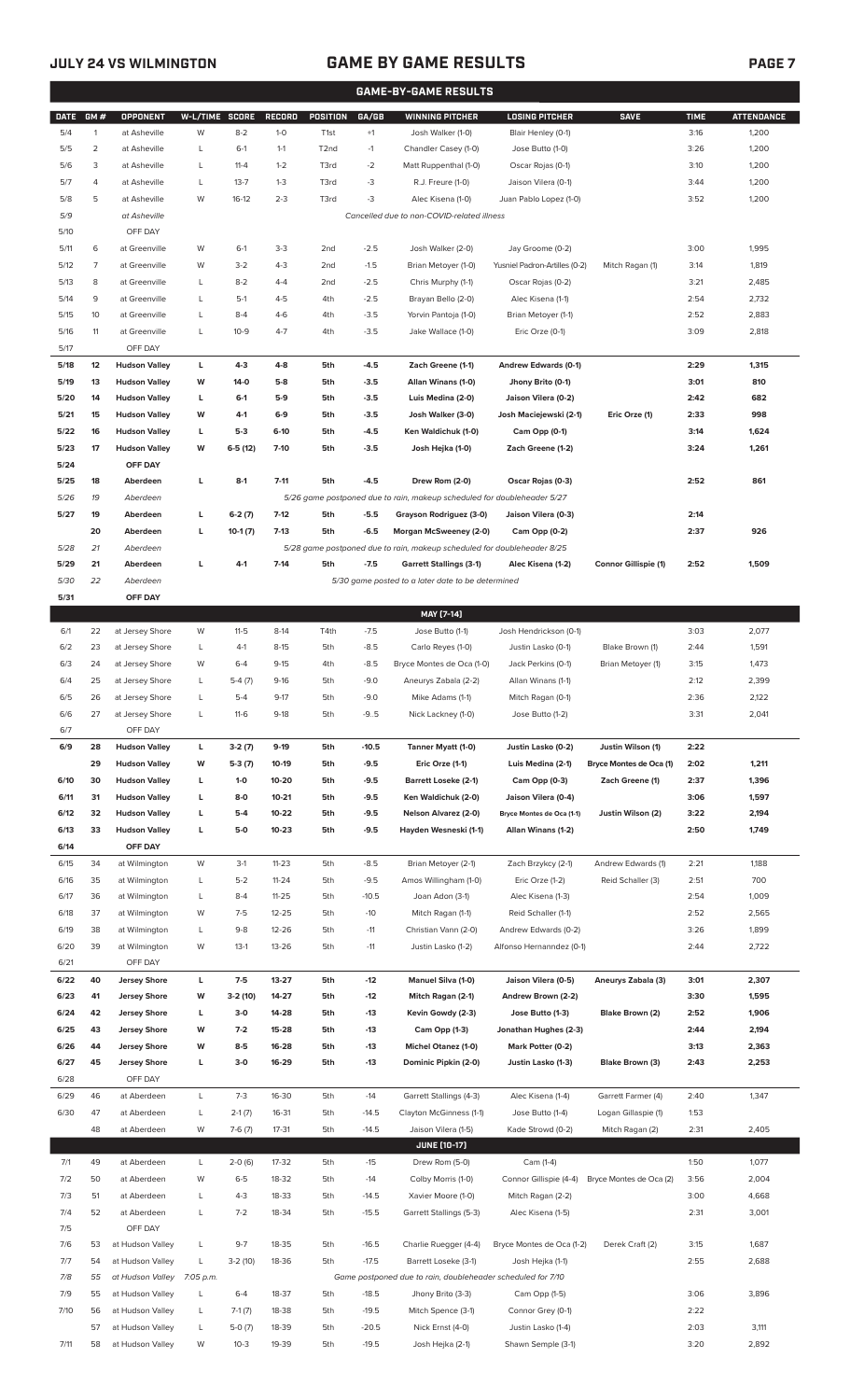# **JULY 24 VS WILMINGTON GAME-BY-GAME PAGE 8**

| DATE GM #    |            | <b>OPPONENT</b>                      | W-L/TIME SCORE         |        | RECORD | POSITION | GA/GB   | <b>WINNING PITCHER</b> | <b>LOSING PITCHER</b>        | <b>SAVE</b>             | <b>TIME</b> | <b>ATTENDANCE</b> |
|--------------|------------|--------------------------------------|------------------------|--------|--------|----------|---------|------------------------|------------------------------|-------------------------|-------------|-------------------|
| 7/12<br>7/13 | 59         | OFF DAY<br><b>Jersey Shore</b>       | W                      | $1-0$  | 20-39  | 5th      | $-19.5$ | Michel Otanez (2-0)    | Blake Brown (0-1)            |                         | 2:34        | 2,681             |
| 7/14         | 60         | <b>Jersey Shore</b>                  | L                      | $3-2$  | 20-40  | 5th      | $-19.5$ | Carlo Reyes (2-1)      | Andrew Edwards (0-3)         |                         | 3:13        | 1,898             |
| 7/15         | 61         | <b>Jersey Shore</b>                  | L                      | $13-3$ | 20-41  | 5th      | $-19$   | Dominic Popkin (4-1)   | Cam Opp (1-6)                | Aiden Anderson (2)      | 3:24        | 1,595             |
| 7/16         | 62         | <b>Jersey Shore</b>                  | W                      | $6-1$  | 21-41  | 5th      | $-19$   | Connor Grey (1-1)      | Tom Sutera (0-1)             |                         | 2:50        | 1,949             |
| 7/17         | 63         | <b>Jersey Shore</b>                  | W                      | $6-1$  | 22-41  | 5th      | $-19$   | Justin Lasko (2-4)     | Kevin Gowdy (3-5)            |                         | 2:56        | 2,422             |
| 7/18         | 64         | <b>Jersey Shore</b>                  | L                      | $7-1$  | 22-42  | 5th      | -20     | Carlo Reyes (3-1)      | Alec Kisena (1-6)            | Tyler Burch (3)         | 2:52        | 1,570             |
| 7/19         |            | OFF DAY                              |                        |        |        |          |         |                        |                              |                         |             |                   |
| 7/20         | 65         | Wilmington                           | W                      | $8-6$  | 23-42  | 5th      | -20     | Jaison Vilera (2-5)    | Evan Lee (1-3)               | Hejka                   | 3:18        | 1,086             |
| 7/21         | 66         | Wilmington                           | W                      | $5-3$  | 24-42  | 5th      | -20     | Willy Taveras (1-0)    | Kyle Hinton (0-1)            | Bryce Montes de Oca (3) | 2:53        | 1,456             |
| 7/22         | 67         | Wilmington                           | W                      | $10-2$ | 25-42  | 5th      | -20     | Justin Lasko (3-4)     | Alex Troop (4-4)             |                         | 3:00        | 3,430             |
| 7/23         | 68         | Wilmington                           | W                      | $5-4$  | 26-42  | 5th      | $-19$   | J.T. Ginn (1-0)        | <b>Mitchell Parker (0-1)</b> |                         |             |                   |
| 7/24         | 69         | Wilmington                           | 6:00 p.m.              |        |        |          |         |                        |                              |                         |             |                   |
| 7/25         | 70         | Wilmington                           | 4:00 p.m.              |        |        |          |         |                        |                              |                         |             |                   |
| 7/26         |            | OFF DAY                              |                        |        |        |          |         |                        |                              |                         |             |                   |
| 7/27         | 71         | at Jersey Shore                      | 7:05 p.m.              |        |        |          |         |                        |                              |                         |             |                   |
| 7/28         | 72         | at Jersey Shore                      | 7:05 p.m.              |        |        |          |         |                        |                              |                         |             |                   |
| 7/29         | 73         | at Jersey Shore                      | 7:05 p.m.              |        |        |          |         |                        |                              |                         |             |                   |
| 7/30<br>7/31 | 74<br>75   | at Jersey Shore<br>at Jersey Shore   | 7:05 p.m.<br>7:05 p.m. |        |        |          |         |                        |                              |                         |             |                   |
|              |            |                                      |                        |        |        |          |         | <b>JULY [8-11]</b>     |                              |                         |             |                   |
| 8/1          | 76         | at Jersey Shore                      | 1:05 p.m.              |        |        |          |         |                        |                              |                         |             |                   |
| 8/2          |            | OFF DAY                              |                        |        |        |          |         |                        |                              |                         |             |                   |
| 8/3          | 77         | <b>Hudson Valley</b>                 | 7:00 p.m.              |        |        |          |         |                        |                              |                         |             |                   |
| 8/4          | 78         | <b>Hudson Valley</b>                 | 7:00 p.m.              |        |        |          |         |                        |                              |                         |             |                   |
| 8/5          | 79         | <b>Hudson Valley</b>                 | 7:00 p.m.              |        |        |          |         |                        |                              |                         |             |                   |
| 8/6          | 80         | <b>Hudson Valley</b>                 | 7:00 p.m.              |        |        |          |         |                        |                              |                         |             |                   |
| 8/7          | 81         | <b>Hudson Valley</b>                 | 6:00 p.m.              |        |        |          |         |                        |                              |                         |             |                   |
| 8/8<br>8/9   | 82         | <b>Hudson Valley</b><br>OFF DAY      | 4:00 p.m.              |        |        |          |         |                        |                              |                         |             |                   |
| 8/10         | 83         | at Wilmington                        | 7:05 p.m.              |        |        |          |         |                        |                              |                         |             |                   |
| 8/11         | 84         | at Wilmington                        | 7:05 p.m.              |        |        |          |         |                        |                              |                         |             |                   |
| 8/12         | 85         | at Wilmington                        | 7:05 p.m.              |        |        |          |         |                        |                              |                         |             |                   |
| 8/13         | 86         | at Wilmington                        | 7:05 p.m.              |        |        |          |         |                        |                              |                         |             |                   |
| 8/14         | 87         | at Wilmington                        | 6:05 p.m.              |        |        |          |         |                        |                              |                         |             |                   |
| 8/15         | 88         | at Wilmington                        | 1:05 p.m.              |        |        |          |         |                        |                              |                         |             |                   |
| 8/16         |            | OFF DAY                              |                        |        |        |          |         |                        |                              |                         |             |                   |
| 8/17         | 89         | at Hudson Valley 7:05 p.m.           |                        |        |        |          |         |                        |                              |                         |             |                   |
| 8/18<br>8/19 | 90<br>91   | at Hudson Valley<br>at Hudson Valley | 7:05 p.m.<br>7:05 p.m. |        |        |          |         |                        |                              |                         |             |                   |
| 8/20         | 92         | at Hudson Valley                     | 7:05 p.m.              |        |        |          |         |                        |                              |                         |             |                   |
| 8/21         | 93         | at Hudson Valley                     | 6:05 p.m.              |        |        |          |         |                        |                              |                         |             |                   |
| 8/22         | 94         | at Hudson Valley                     | 4:35 p.m.              |        |        |          |         |                        |                              |                         |             |                   |
| 8/23         |            | OFF DAY                              |                        |        |        |          |         |                        |                              |                         |             |                   |
| 8/24         | 95         | Aberdeen                             | 7:00 p.m.              |        |        |          |         |                        |                              |                         |             |                   |
| 8/25         | 96         | Aberdeen                             | 5:00 p.m.              |        |        |          |         |                        |                              |                         |             |                   |
|              | 97         | Aberdeen                             | DH                     |        |        |          |         |                        |                              |                         |             |                   |
| 8/26<br>8/27 | 98<br>99   | Aberdeen<br>Aberdeen                 | 7:00 p.m.<br>7:00 p.m. |        |        |          |         |                        |                              |                         |             |                   |
| 8/28         | 100        | Aberdeen                             | 6:00 p.m.              |        |        |          |         |                        |                              |                         |             |                   |
| 8/29         | 101        | Aberdeen                             | 4:00 p.m.              |        |        |          |         |                        |                              |                         |             |                   |
| 8/30         |            | OFF DAY                              |                        |        |        |          |         |                        |                              |                         |             |                   |
| 8/31         | 102        | Wilmington                           | 6:30 p.m.              |        |        |          |         |                        |                              |                         |             |                   |
|              |            |                                      |                        |        |        |          |         | AUGUST (0-0)           |                              |                         |             |                   |
| 9/1          | 103        | Wilmington                           | 7:00 p.m.              |        |        |          |         |                        |                              |                         |             |                   |
| 9/2          | 104        | Wilmington                           | 7:00 p.m.              |        |        |          |         |                        |                              |                         |             |                   |
| 9/3<br>9/4   | 105<br>106 | Wilmington<br>Wilmington             | 7:00 p.m.<br>6:00 p.m. |        |        |          |         |                        |                              |                         |             |                   |
| 9/5          | 107        | Wilmington                           | 4:00 p.m.              |        |        |          |         |                        |                              |                         |             |                   |
| 9/6          |            | OFF DAY                              |                        |        |        |          |         |                        |                              |                         |             |                   |
| 9/7          | 108        | at Hudson Valley                     | 7:05 p.m.              |        |        |          |         |                        |                              |                         |             |                   |
| 9/8          | 109        | at Hudson Valley                     | 7:05 p.m.              |        |        |          |         |                        |                              |                         |             |                   |
| 9/9          | 110        | at Hudson Valley                     | 7:05 p.m.              |        |        |          |         |                        |                              |                         |             |                   |
| 9/10         | 111        | at Hudson Valley                     | 7:05 p.m.              |        |        |          |         |                        |                              |                         |             |                   |
| 9/11<br>9/12 | 112        | at Hudson Valley<br>at Hudson Valley | 6:05 p.m.              |        |        |          |         |                        |                              |                         |             |                   |
| 9/13         | 113        | OFF DAY                              | 4:35 p.m.              |        |        |          |         |                        |                              |                         |             |                   |
| 9/14         | 114        | <b>Jersey Shore</b>                  | 7:00 p.m.              |        |        |          |         |                        |                              |                         |             |                   |
| 9/15         | 115        | <b>Jersey Shore</b>                  | 7:00 p.m.              |        |        |          |         |                        |                              |                         |             |                   |
| 9/16         | 116        | <b>Jersey Shore</b>                  | 7:00 p.m.              |        |        |          |         |                        |                              |                         |             |                   |
| 9/17         | 117        | <b>Jersey Shore</b>                  | 7:00 p.m.              |        |        |          |         |                        |                              |                         |             |                   |
| 9/18         | 118        | <b>Jersey Shore</b>                  | 4:00 p.m.              |        |        |          |         |                        |                              |                         |             |                   |
| 9/19         | 119        | <b>Jersey Shore</b>                  | 1:00 p.m.              |        |        |          |         |                        |                              |                         |             |                   |

**SEPTEMBER (0-0)**